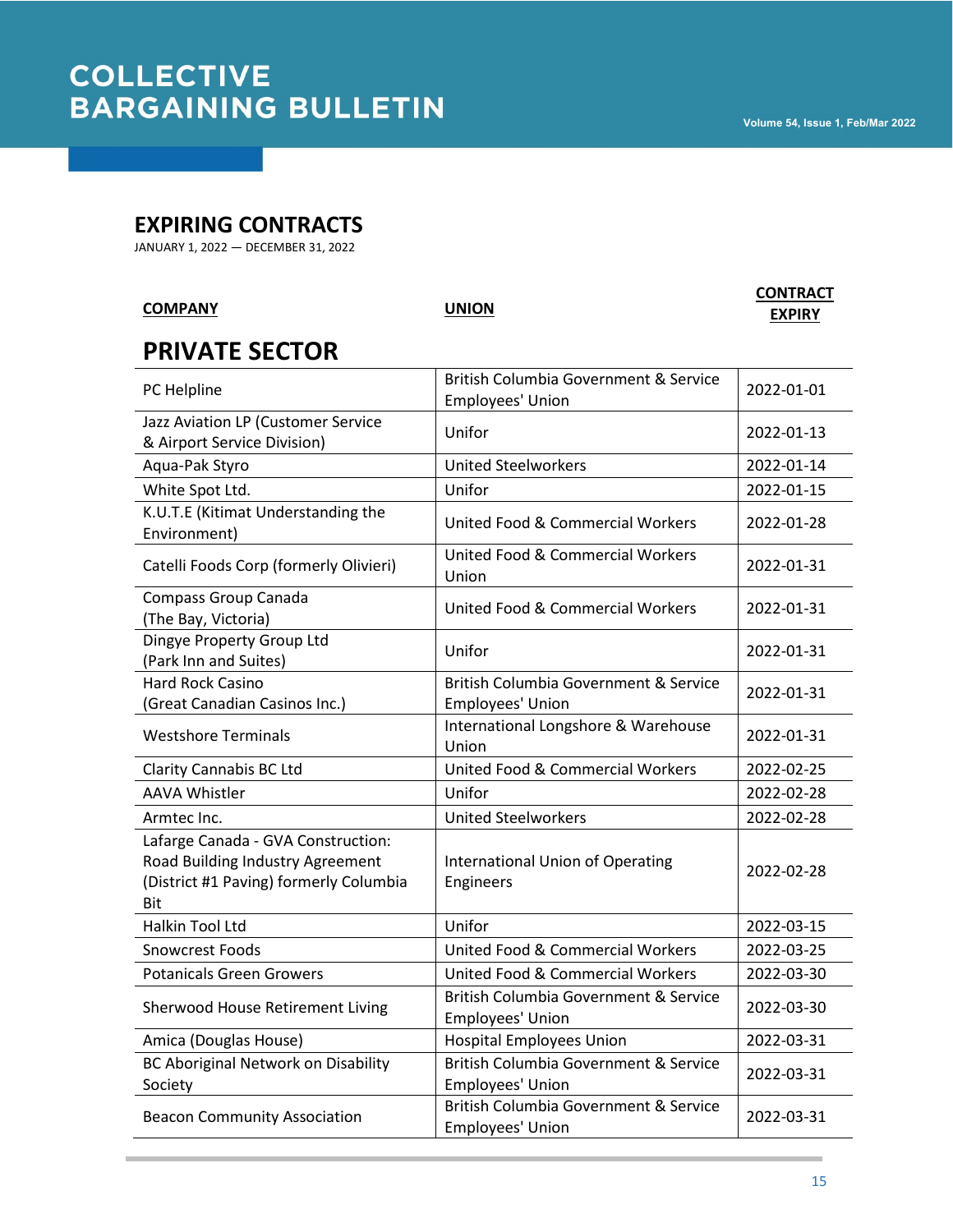| <b>COMPANY</b>                                                                                                                                                                                                        | <b>UNION</b>                                                                                                                                             | <b>CONTRACT</b><br><b>EXPIRY</b> |
|-----------------------------------------------------------------------------------------------------------------------------------------------------------------------------------------------------------------------|----------------------------------------------------------------------------------------------------------------------------------------------------------|----------------------------------|
| Beckley Farm Lodge                                                                                                                                                                                                    | <b>Hospital Employees Union</b>                                                                                                                          | 2022-03-31                       |
| <b>Belvedere Care Centre</b>                                                                                                                                                                                          | <b>Hospital Employees Union</b>                                                                                                                          | 2022-03-31                       |
| <b>Bouygues Energies and Services Canada</b><br>Ltd (JPOCSC)                                                                                                                                                          | <b>United Steelworkers</b>                                                                                                                               | 2022-03-31                       |
| Canada Bread Company Ltd<br>(Langley Plant)                                                                                                                                                                           | <b>International Union of Operating</b><br>Engineers                                                                                                     | 2022-03-31                       |
| Childhood Connections - Okanagan<br>Family & Childcare Society                                                                                                                                                        | British Colubia Government & Service<br>Employees' Union                                                                                                 | 2022-03-31                       |
| Coast Mountain Bus Co. Ltd.                                                                                                                                                                                           | MoveUp                                                                                                                                                   | 2022-03-31                       |
| Coast Mountain Bus Co. Ltd.                                                                                                                                                                                           | Unifor                                                                                                                                                   | 2022-03-31                       |
| <b>Construction Labour Relations</b><br>Association (PILE DRIVING, DIPPER,<br><b>CLAMSHELL AND RELATED WORK</b><br>AGREEMENT)                                                                                         | <b>International Union of Operating</b><br>Engineers                                                                                                     | 2022-03-31                       |
| <b>Construction Labour Relations</b><br>Association (Pile Driving, Divers, Wharf<br>Builders)                                                                                                                         | Pile Drivers, Divers, Bridge Dock and<br><b>Wharf Builders</b>                                                                                           | 2022-03-31                       |
| Eagle Valley Senior Citizens Housing<br>Society                                                                                                                                                                       | British Columbia Government & Service<br>Employees' Union                                                                                                | 2022-03-31                       |
| <b>Encore Metals</b>                                                                                                                                                                                                  | <b>United Steelworkers</b>                                                                                                                               | 2022-03-31                       |
| Fortis BC Energy (Customer Service)                                                                                                                                                                                   | MoveUp                                                                                                                                                   | 2022-03-31                       |
| <b>FortisBC (Customer Service)</b>                                                                                                                                                                                    | MoveUp                                                                                                                                                   | 2022-03-31                       |
| Gateway Casinos and Entertainment Inc<br>(Starlight Casino)                                                                                                                                                           | British Columbia Government & Service<br>Employees' Union                                                                                                | 2022-03-31                       |
| Greater Victoria Women's Shelter<br>Society (Margaret Laurence House)                                                                                                                                                 | British Columbia Government & Service<br>Employees' Union                                                                                                | 2022-03-31                       |
| Gunnebo Canada Inc                                                                                                                                                                                                    | Unifor                                                                                                                                                   | 2022-03-31                       |
| Health Employers Association of<br>British Columbia                                                                                                                                                                   | <b>Health Services and Support -</b><br><b>Community Subsector Association of</b><br>Bargaining Agents (BCGEU, UFCW, HEU,<br>HSA, CUPE, USW, BCNU, CLAC) | 2022-03-31                       |
| Hudson's Bay Company<br>(Vancouver Logistics Centre)                                                                                                                                                                  | <b>International Brotherhood of Teamsters</b>                                                                                                            | 2022-03-31                       |
| International Alliance of Theatrical Stage<br>Employees (IATSE) 891                                                                                                                                                   | Unifor                                                                                                                                                   | 2022-03-31                       |
| Maximus                                                                                                                                                                                                               | British Columbia Government & Service<br>Employees' Union                                                                                                | 2022-03-31                       |
| <b>Motion Picture Studio Production</b><br>Technicians of the International Alliance of<br>Theatrical Stage Employees and Motion<br>Picture Technicians, Artists and Allied<br>Crafts of the United States and Canada | Unifor                                                                                                                                                   | 2022-03-31                       |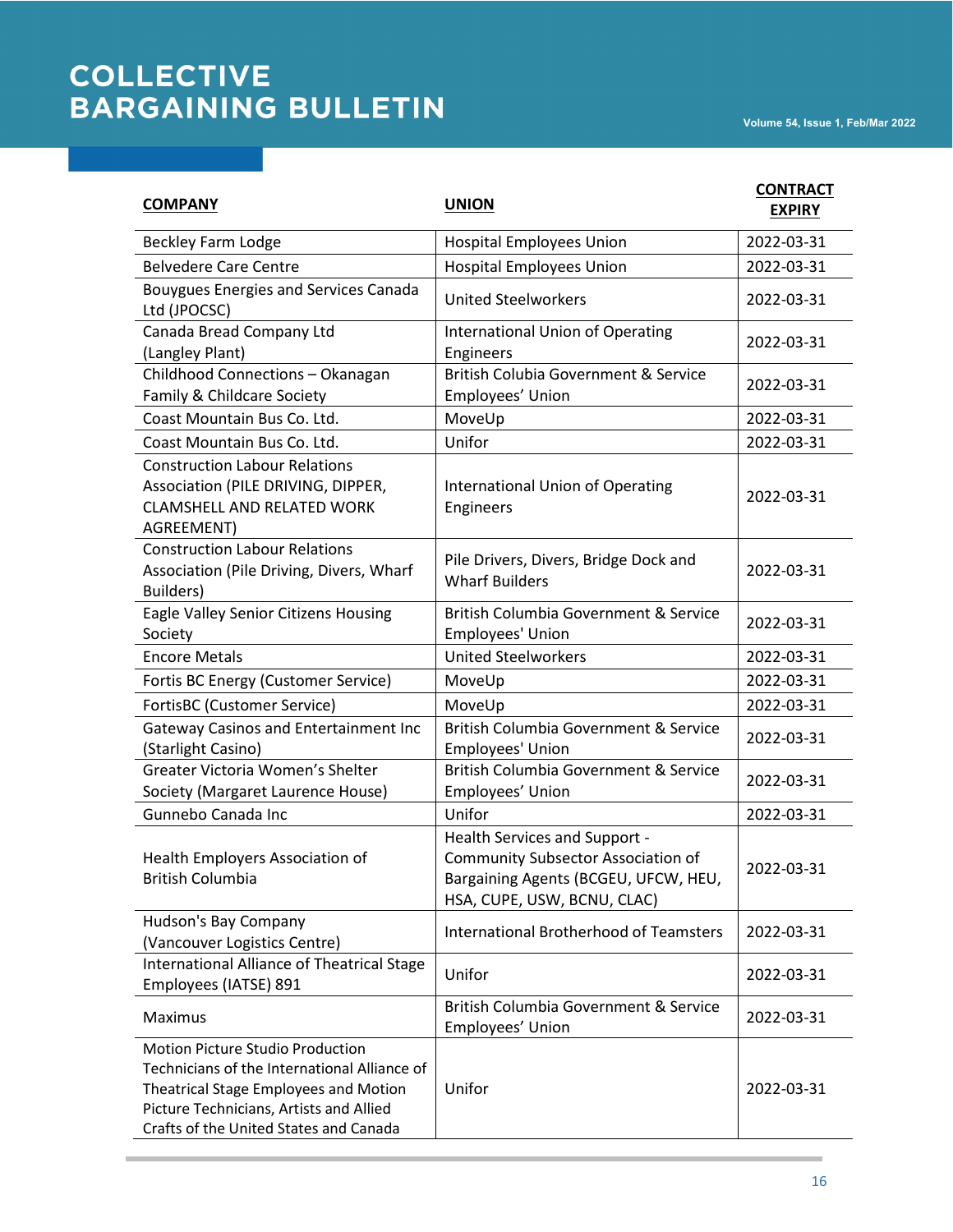| <b>COMPANY</b>                                                                                                                                                                                                        | <b>UNION</b>                                              | <b>CONTRACT</b><br><b>EXPIRY</b> |
|-----------------------------------------------------------------------------------------------------------------------------------------------------------------------------------------------------------------------|-----------------------------------------------------------|----------------------------------|
| <b>Motion Picture Studio Production</b><br>Technicians of the International Alliance of<br>Theatrical Stage Employees and Motion<br>Picture Technicians, Artists and Allied<br>Crafts of the United States and Canada | <b>United Steelworkers</b>                                | 2022-03-31                       |
| NIL/TU, O Child and Family Services<br>Society                                                                                                                                                                        | British Columbia Government & Service<br>Employees' Union | 2022-03-31                       |
| <b>Oak Transit</b>                                                                                                                                                                                                    | Unifor                                                    | 2022-03-31                       |
| <b>PB Distribution</b>                                                                                                                                                                                                | <b>United Food &amp; Commercial Workers</b>               | 2022-03-31                       |
| Pooh Corner Day Care                                                                                                                                                                                                  | British Columbia Government & Service<br>Employees' Union | 2022-03-31                       |
| <b>PriceSmart Foods</b>                                                                                                                                                                                               | <b>United Food &amp; Commercial Workers</b><br>Union      | 2022-03-31                       |
| <b>Revolution ORS LP (Terrapure</b><br>Environmental North Vancouver)                                                                                                                                                 | <b>United Steelworkers</b>                                | 2022-03-31                       |
| Salvation Army (Belkin House)                                                                                                                                                                                         | British Columbia Government & Service<br>Employees' Union | 2022-03-31                       |
| Salvation Army (Centre of Hope)                                                                                                                                                                                       | British Columbia Government & Service<br>Employees' Union | 2022-03-31                       |
| Salvation Army (Gateway of Hope)                                                                                                                                                                                      | British Columbia Government & Service<br>Employees' Union | 2022-03-31                       |
| Salvation Army (Harbour Light Detox)                                                                                                                                                                                  | <b>BCGEU</b>                                              | 2022-03-31                       |
| Salvation Army (Ocean Crest Ministries)                                                                                                                                                                               | British Columbia Government & Service<br>Employees' Union | 2022-03-31                       |
| Salvation Army (Richmond House and<br>Belkin House)                                                                                                                                                                   | British Columbia Government & Service<br>Employees' Union | 2022-03-31                       |
| Salvation Army (Southview)                                                                                                                                                                                            | British Columbia Government & Service<br>Employees' Union | 2022-03-31                       |
| Salvation Army (Stevenson House)                                                                                                                                                                                      | British Columbia Government & Service<br>Employees' Union | 2022-03-31                       |
| Sobey's Capital Inc (Safeway Operations)                                                                                                                                                                              | United Food & Commercial Workers                          | 2022-03-31                       |
| Southern Railway                                                                                                                                                                                                      | MoveUp (COPE)                                             | 2022-03-31                       |
| <b>SPARC (Social Planning and Research</b><br>Council of BC Society)                                                                                                                                                  | British Columbia Government & Service<br>Employees' Union | 2022-03-31                       |
| <b>Teamsters Local 213</b>                                                                                                                                                                                            | MoveUp (Canadian Office & Professional<br>Employees)      | 2022-03-31                       |
| <b>Translink</b>                                                                                                                                                                                                      | MoveUp                                                    | 2022-03-31                       |
| Waterbridge Ferries and Waterbridge<br>Equipment (Arrow Lake Ferry)                                                                                                                                                   | British Columbia Government & Service<br>Employees' Union | 2022-03-31                       |
| Westman Steel Inc and Armtec Inc                                                                                                                                                                                      | Unifor                                                    | 2022-03-31                       |
| Aramark Canada Ltd (Vancouver/Delta)                                                                                                                                                                                  | <b>United Food &amp; Commercial Workers</b>               | 2022-04-07                       |
| Kootenay Market (Elkford)                                                                                                                                                                                             | <b>United Food &amp; Commercial Workers</b>               | 2022-04-16                       |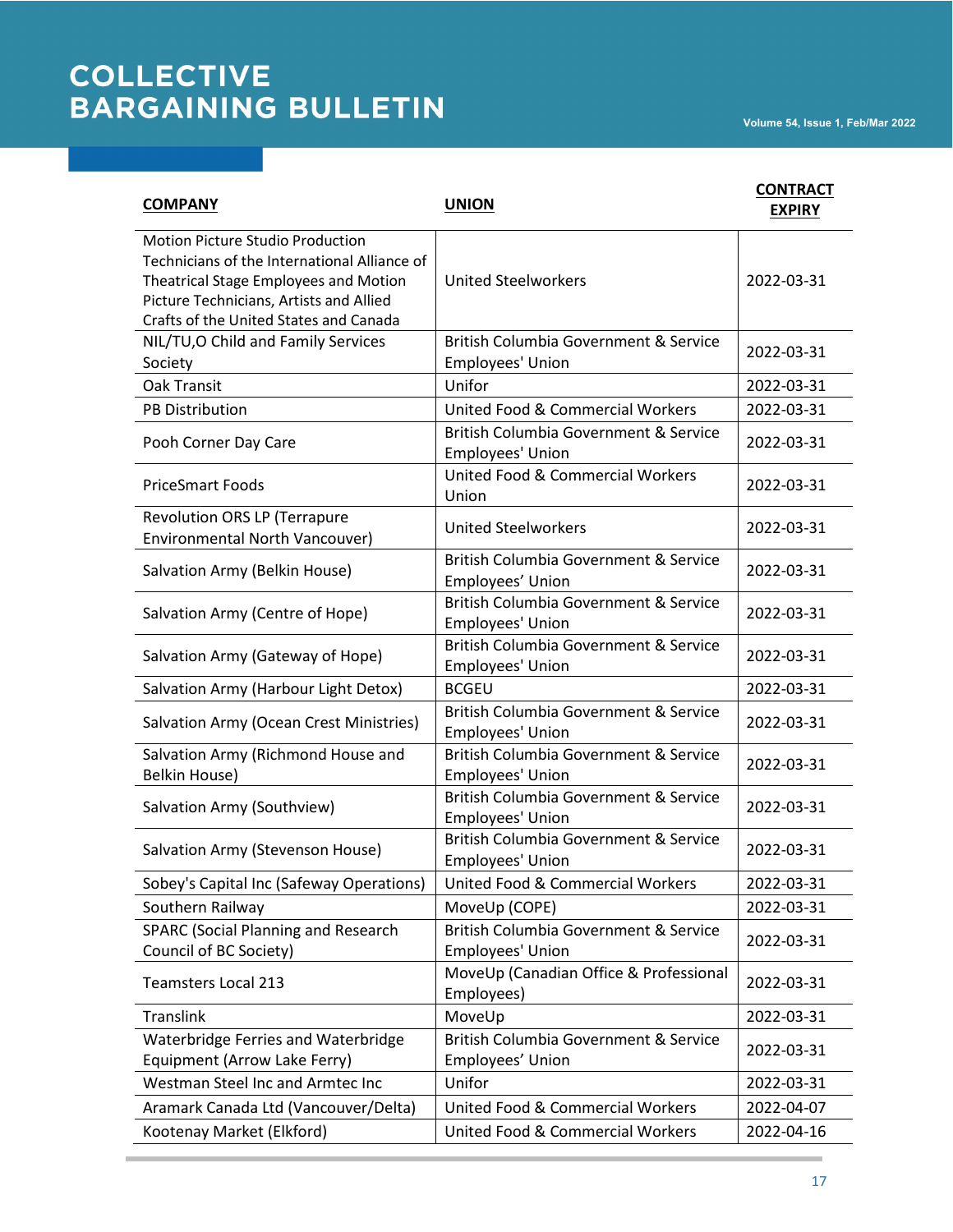| <b>COMPANY</b>                                                                               | <b>UNION</b>                                                     | <b>CONTRACT</b><br><b>EXPIRY</b> |
|----------------------------------------------------------------------------------------------|------------------------------------------------------------------|----------------------------------|
| <b>BDL Brewers Distributors Ltd</b><br>(bottle sort)                                         | Brewery, Winery and Distillery Workers<br>Union (SEIU Local 300) | 2022-04-20                       |
| <b>BC Federation of Labour</b>                                                               | MoveUp                                                           | 2022-04-30                       |
| <b>Chewters Chocolates</b>                                                                   | <b>USW</b>                                                       | 2022-04-30                       |
| <b>Construction Labour Relations</b><br>Association (Carpenters Commercial -<br>Scaffolders) | British Columbia Regional Council of<br>Carpenters (BCRCC)       | 2022-04-30                       |
| <b>Construction Labour Relations</b><br>Association (Carpenters Industrial -<br>Scaffolders) | British Columbia Regional Council of<br>Carpenters (BCRCC)       | 2022-04-30                       |
| <b>Construction Labour Relations</b><br>Association (Pile Driving & Related)                 | <b>International Union of Operating</b><br>Engineers             | 2022-04-30                       |
| <b>Construction Labour Relations</b><br>Association (Pile Driving & Related)<br>(Geopac)     | <b>International Union of Operating</b><br>Engineers             | 2022-04-30                       |
| Holiday inn Express Metrotown                                                                | Unifor                                                           | 2022-04-30                       |
| Modo Co-operative                                                                            | Unifor                                                           | 2022-04-30                       |
| MTM Enterprise Ltd<br>(Shoppers Drug Mart No.272)                                            | United Food & Commercial Workers                                 | 2022-04-30                       |
| <b>Pedre Contractors Ltd</b>                                                                 | <b>Construction and Allied Workers Union</b><br>(CLAC)           | 2022-04-30                       |
| Purdy's Chocolaties (R.C. Purdy)                                                             | Unifor                                                           | 2022-04-30                       |
| Sheet Metal Industry Training Board                                                          | MoveUp                                                           | 2022-04-30                       |
| Source Office Furniture & Systems Ltd.                                                       | United Food & Commercial Workers                                 | 2022-04-30                       |
| University of Victoria Student Society                                                       | International Alliance of Theatrical Stage<br>Employees          | 2022-04-30                       |
| <b>Well-Being Services</b><br>(Comox Valley Seniors Village)                                 | British Columbia Government & Service<br>Employees' Union        | 2022-04-30                       |
| Shareholder Association for Research<br>and Education                                        | <b>United Steelworkers</b>                                       | 2022-05-01                       |
| <b>Simard Westlink</b>                                                                       | <b>International Brotherhood of Teamsters</b>                    | 2022-05-05                       |
| Amica (Somerset House)                                                                       | British Columbia Government & Service<br>Employees' Union        | 2022-05-31                       |
| Aviscar                                                                                      | MoveUp                                                           | 2022-05-31                       |
| C & W Facility Services Canada Inc                                                           | United Food & Commercial Workers                                 | 2022-05-31                       |
| Gateway Casinos and Entertainment Inc<br>(Cascade) Surveillance (Penticton)                  | MoveUp                                                           | 2022-05-31                       |
| Kelowna Cabs                                                                                 | MoveUp                                                           | 2022-05-31                       |
| Radisson Hotel (Vancouver Airport)                                                           | Unifor                                                           | 2022-05-31                       |
| Ramada Plaza Prince George                                                                   | Unite Here                                                       | 2022-05-31                       |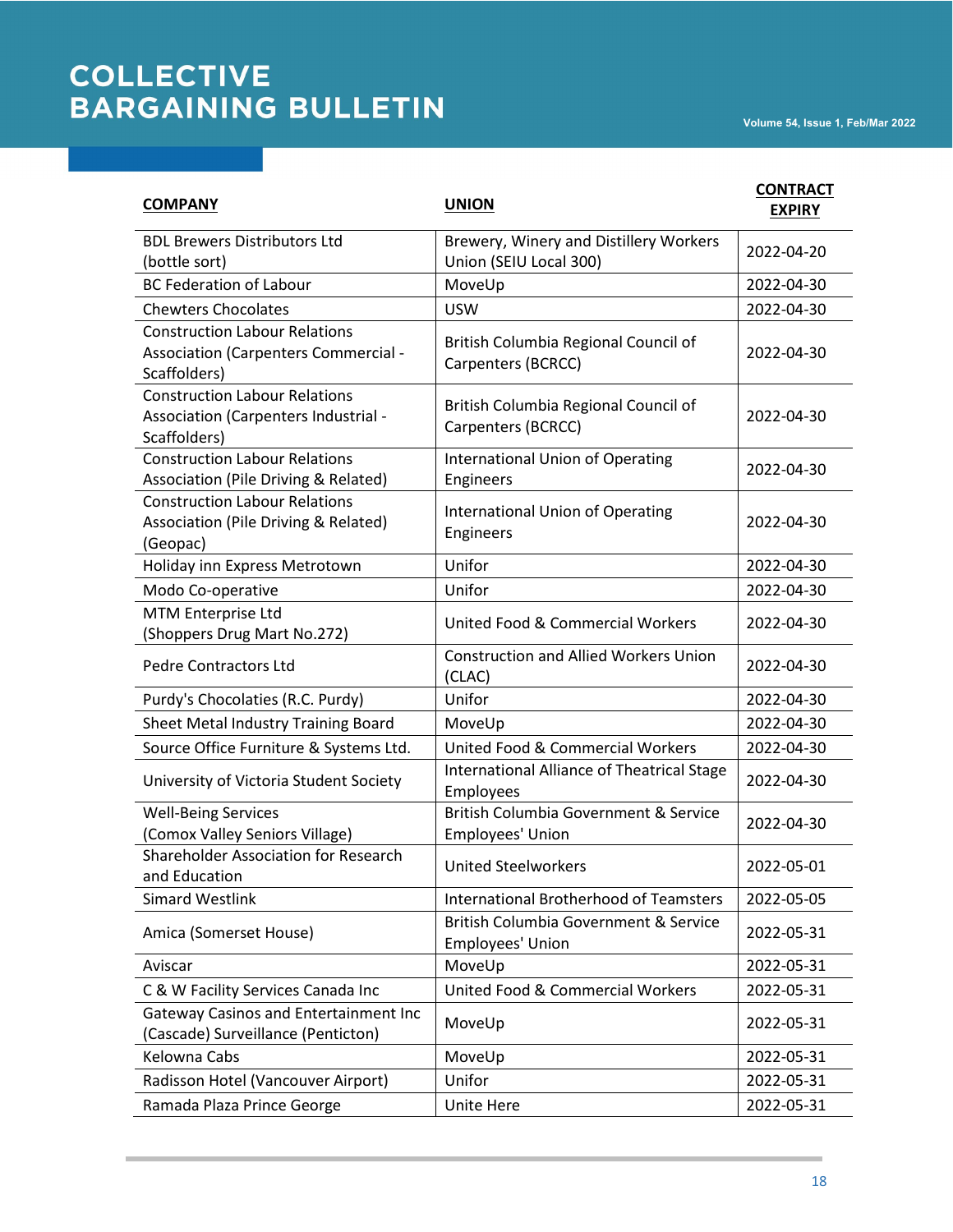| <b>COMPANY</b>                                             | <b>UNION</b>                                                                                 | <b>CONTRACT</b><br><b>EXPIRY</b> |
|------------------------------------------------------------|----------------------------------------------------------------------------------------------|----------------------------------|
| Resort Quest Whistler Property<br>Management Inc.          | Unifor                                                                                       | 2022-05-31                       |
| Servantage Services Corporation                            | Unifor                                                                                       | 2022-05-31                       |
| Teck Coal Ltd (Trail Smelter)                              | <b>United Steelworkers</b>                                                                   | 2022-05-31                       |
| <b>Teck Metals Ltd</b>                                     | <b>United Steelworkers</b>                                                                   | 2022-05-31                       |
| Teck Metals Ltd (Trail)                                    | <b>United Steelworkers</b>                                                                   | 2022-05-31                       |
| <b>Viking Air</b>                                          | Unifor                                                                                       | 2022-05-31                       |
| <b>Well-Being Services</b><br>(White Rock Seniors Village) | British Columbia Government & Service<br>Employees' Union                                    | 2022-05-31                       |
| <b>Griff Building Supplies Ltd</b>                         | <b>United Steelworkers</b>                                                                   | 2022-06-14                       |
| United Steelworkers 2009 Support Staff                     | <b>United Steelworkers</b>                                                                   | 2022-06-14                       |
| <b>Executive Inn Hotels</b>                                | Christian Labour Association of Canada                                                       | 2022-06-15                       |
| Dick's Lumber (Surrey)                                     | <b>USW</b>                                                                                   | 2022-06-16                       |
| <b>BC Centralized Dispatch (Yellow Cab)</b>                | MoveUp                                                                                       | 2022-06-30                       |
| Bonny's Taxi                                               | MoveUp (Canadian Office & Professional<br>Employees)                                         | 2022-06-30                       |
| <b>Canadian Broadcasting Corporation</b>                   | Alliance of Canadian Cinema, Television<br>and Radio Artists (ACTRA)                         | 2022-06-30                       |
| <b>Canadian Tire</b>                                       | United Food & Commercial Workers<br>Union                                                    | 2022-06-30                       |
| <b>CCEC Credit Union</b>                                   | Unifor                                                                                       | 2022-06-30                       |
| Central Taxi Dispatch (Vancouver Taxi)                     | MoveUp                                                                                       | 2022-06-30                       |
| <b>Community Savings Credit Union</b>                      | MoveUp                                                                                       | 2022-06-30                       |
| Lake View Credit Union                                     | British Columbia Government & Service<br>Employees' Union                                    | 2022-06-30                       |
| New Democratic Party of BC                                 | MoveUp                                                                                       | 2022-06-30                       |
| Sodexo Canada Ltd.<br>(Fraser Health Authority)            | <b>United Steelworkers</b>                                                                   | 2022-06-30                       |
| Soul Restaurants Canada Inc                                | Unifor                                                                                       | 2022-06-30                       |
| Vancouver Symphony Society                                 | <b>International Alliance of Theatrical Stage</b><br>Employees (IATSE)                       | 2022-06-30                       |
| <b>Well Being Services</b><br>(Renfrew Care Centre)        | British Columbia Government & Service<br>Employees' Union                                    | 2022-06-30                       |
| <b>Westminster House HRC Care Society</b>                  | British Columbia Government & Service<br>Employees' Union                                    | 2022-06-30                       |
| Canadian National Railway                                  | Teamsters Canada Rail Conference -<br>Conductors, Trainpersons and<br>Yardpersons (TCRC-CTY) | 2022-07-24                       |
| Arts Club Theatre                                          | Unifor                                                                                       | 2022-07-31                       |
| <b>BC Regional Council of Carpenters</b>                   | MoveUp                                                                                       | 2022-07-31                       |
| <b>Bevan Village</b>                                       | Hospital Employees Union                                                                     | 2022-07-31                       |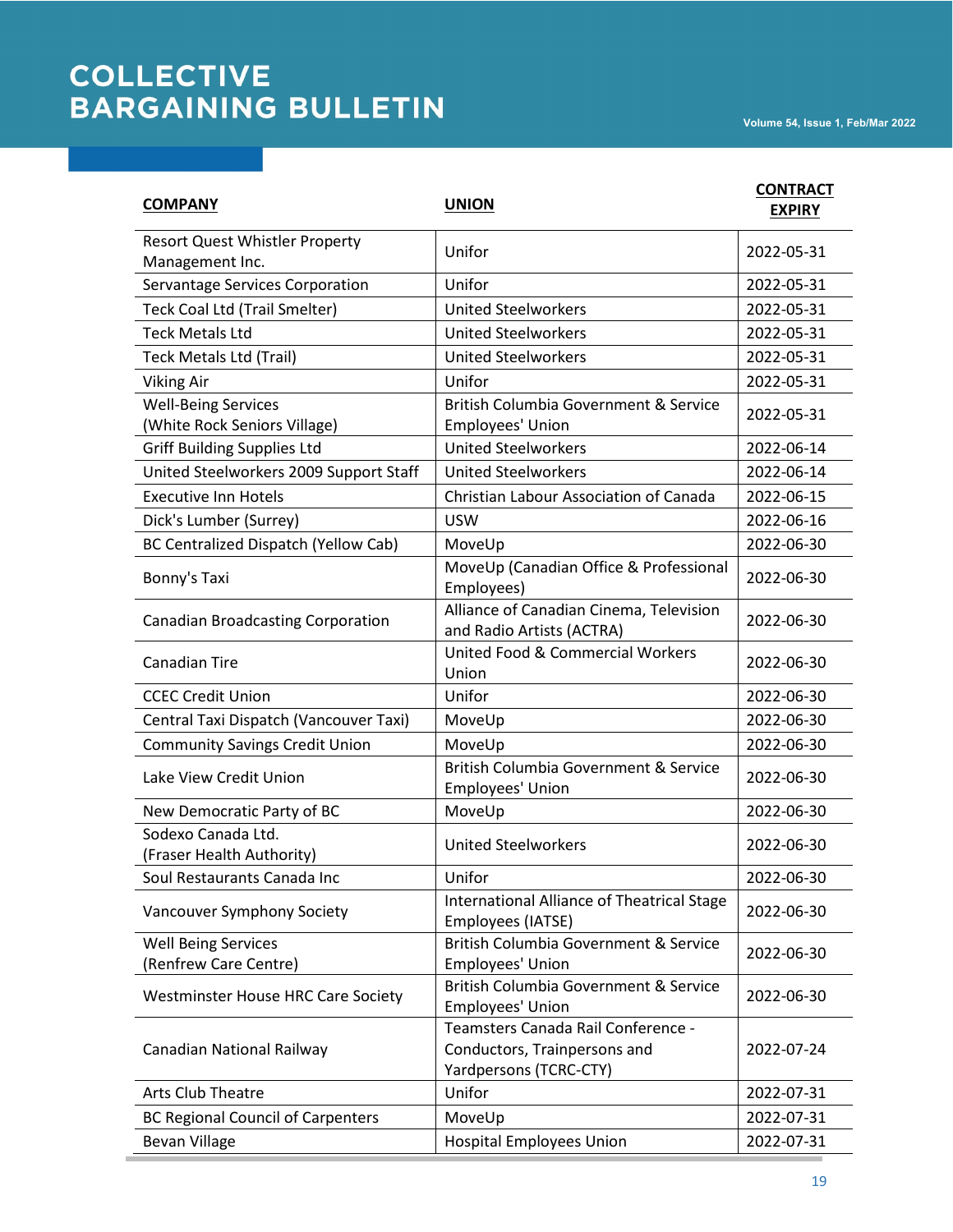| <b>COMPANY</b>                                                          | <b>UNION</b>                                              | <b>CONTRACT</b><br><b>EXPIRY</b> |
|-------------------------------------------------------------------------|-----------------------------------------------------------|----------------------------------|
| Enterprise Rent-A-Car Canada                                            | MoveUp                                                    | 2022-07-31                       |
| <b>First United Church</b>                                              | United Food & Commercial Workers                          | 2022-07-31                       |
| Insulspan (Division of Plasti-fab)                                      | <b>United Steelworkers</b>                                | 2022-07-31                       |
| <b>Kwantlen Student Association</b>                                     | British Columbia Government & Service<br>Employees' Union | 2022-07-31                       |
| <b>Pacific Blue Cross</b>                                               | Canadian Union of Public Employees                        | 2022-07-31                       |
| Well-being Services Ltd.<br>(Guildford Seniors Village)                 | British Columbia Government & Service<br>Employees' Union | 2022-07-31                       |
| Unifor 2301                                                             | Unifor                                                    | 2022-08-23                       |
| <b>Revolution Environmental Solutions LP</b><br>(Terrapure Delta)       | <b>United Steelworkers</b>                                | 2022-08-31                       |
| Travelodge Hotel Vancouver Airport                                      | Unifor                                                    | 2022-08-31                       |
| Unifor Local 114                                                        | MoveUp                                                    | 2022-08-31                       |
| Valleyhaven Retirement Community                                        | British Columbia Government & Service<br>Employees' Union | 2022-08-31                       |
| Kamloops Community YMCA/YWCA                                            | British Columbia Government & Service<br>Employees' Union | 2022-09-01                       |
| <b>ALE Construction Ltd</b>                                             | <b>Construction and Allied Workers Union</b><br>(CLAC)    | 2022-09-30                       |
| Aspen Gas                                                               | United Food & Commercial Workers                          | 2022-09-30                       |
| <b>BC Automobile Association</b><br>(Road Assist Contact Centre)        | MoveUp                                                    | 2022-09-30                       |
| <b>BC Automobile Association</b><br>(Service Centre)                    | MoveUp                                                    | 2022-09-30                       |
| Compass Group Canada<br>(Fraser Health Authority)                       | <b>United Steelworkers</b>                                | 2022-09-30                       |
| Five Corners Meat Company Ltd                                           | <b>United Food &amp; Commercial Workers</b><br>Union      | 2022-09-30                       |
| Fresh Street (West Vancouver)                                           | United Food & Commercial Workers                          | 2022-09-30                       |
| <b>Norpac Construction</b>                                              | <b>Construction and Allied Workers Union</b><br>(CLAC)    | 2022-09-30                       |
| Resorts of the Canadian Rockies Inc<br>(Trickle Creek Lodge)            | <b>United Steelworkers</b>                                | 2022-09-30                       |
| Seaspan ULC                                                             | International Longshore and Warehouse<br>Union (Bargemen) | 2022-09-30                       |
| Vancouver Arena Limited Partnership<br>(Canucks Sports & Entertainment) | Christian Labour Association of Canada                    | 2022-09-30                       |
| Loblaws City Market (Park Royal)                                        | <b>United Food &amp; Commercial Workers</b><br>Union      | 2022-10-14                       |
| ContainerWorld Forwarding Services Inc                                  | <b>International Brotherhood of Teamsters</b>             | 2022-10-15                       |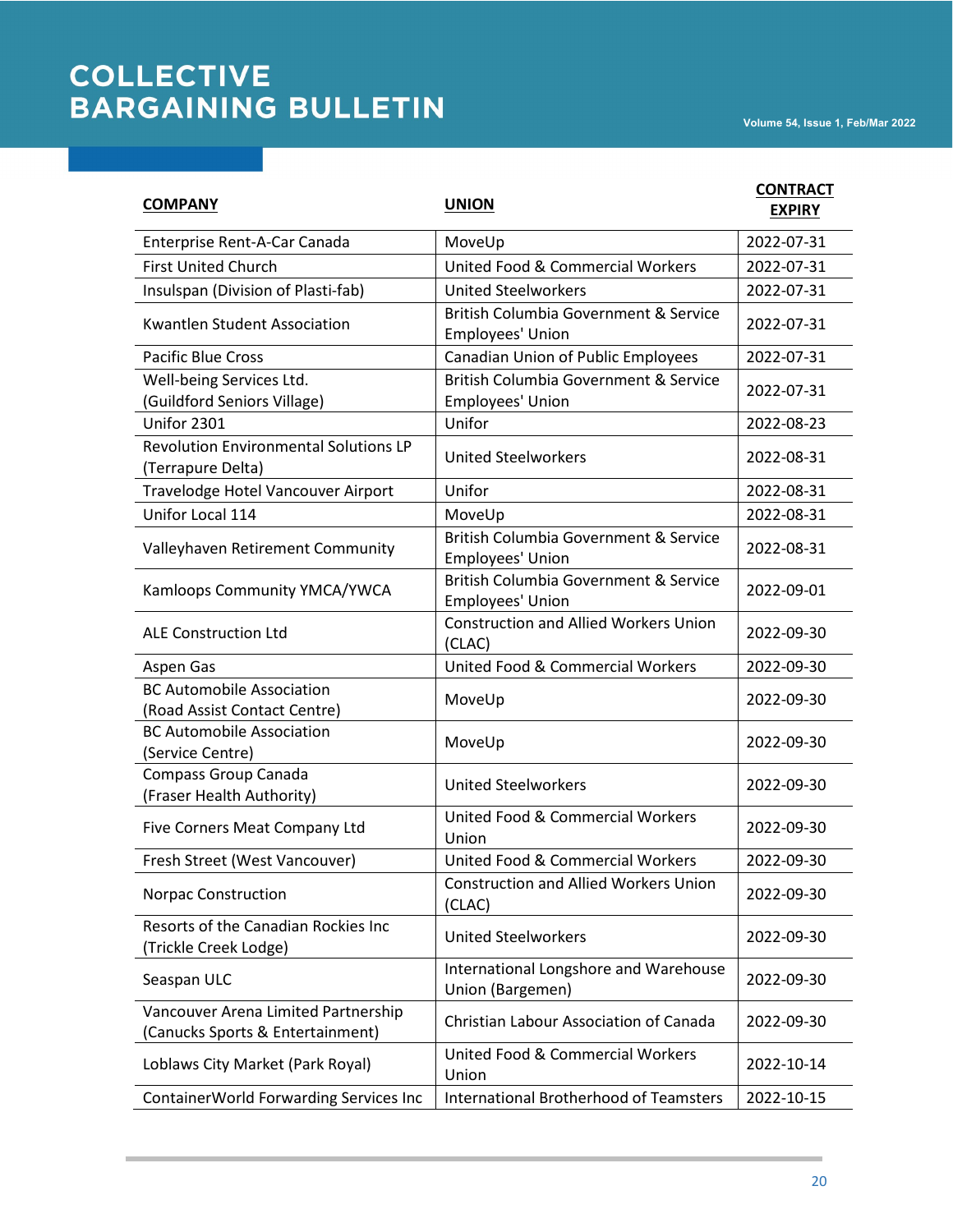| <b>COMPANY</b>                                                                                                | <b>UNION</b>                                                                                                            | <b>CONTRACT</b><br><b>EXPIRY</b> |
|---------------------------------------------------------------------------------------------------------------|-------------------------------------------------------------------------------------------------------------------------|----------------------------------|
| Alexander Mackie Lodge (Western<br><b>Community Seniors Low Cost Housing</b><br>Society)                      | British Columbia Government & Service<br>Employees' Union                                                               | 2022-10-31                       |
| Resorts of the Canadian Rockies Inc<br>(Kimberley Alpine Resort)                                              | <b>United Steelworkers</b>                                                                                              | 2022-10-31                       |
| Sodexo (Burnaby Centre for Mental<br><b>Health and Addictions)</b>                                            | <b>United Steelworkers</b>                                                                                              | 2022-10-31                       |
| Silliker JR Laboratories, ULC                                                                                 | British Columbia Government & Service<br>Employees' Union                                                               | 2022-11-30                       |
| Vancouver Aboriginal Friendship Society                                                                       | British Columbia Government & Service<br>Employees' Union                                                               | 2022-11-30                       |
| VitalAire Canada Inc                                                                                          | <b>United Steelworkers</b>                                                                                              | 2022-11-30                       |
| <b>Burnaby Now and New Westminster</b><br>Record                                                              | Unifor                                                                                                                  | 2022-12-31                       |
| <b>Burnaby Now and New Westminster</b><br>Record                                                              | Unifor (Mediaunion)                                                                                                     | 2022-12-31                       |
| Canadian Centre for Policy Alternatives -<br><b>BC Office</b>                                                 | Unifor                                                                                                                  | 2022-12-31                       |
| Canadian National Railway                                                                                     | <b>Teamsters Canada Rail Conference</b><br>(Locomotive Engineers)                                                       | 2022-12-31                       |
| Canadian National Railway<br>(Clerks, Intermodal, Excavators)                                                 | <b>Unifor National Council</b>                                                                                          | 2022-12-31                       |
| Canadian National Railway<br>(Mechanics & Electricians)                                                       | Unifor (Shopcraft)                                                                                                      | 2022-12-31                       |
| Canadian National Railway (RTC)                                                                               | Teamsters Canada rail Conference -<br><b>RCTC</b>                                                                       | 2022-12-31                       |
| Canadian Pacific Railway                                                                                      | Unifor                                                                                                                  | 2022-12-31                       |
| Canadian Pacific Railway (administrative<br>support, intermodal department, yard<br>office, customer service) | <b>United Steelworkers</b>                                                                                              | 2022-12-31                       |
| Canadian Pacific Railway<br>(Maintenance of Way)                                                              | Teamsters Canada Rail Conference<br>(Maintenance of Way Employees<br>Division)                                          | 2022-12-31                       |
| Coast Mountain Bus Co. Ltd.                                                                                   | Canadian Union of Public Employees                                                                                      | 2022-12-31                       |
| <b>Construction Labour Relations</b><br>Association (Petroleum Agreement)                                     | United Association of Journeymen and<br>Apprentices of the Plumbing and<br>Pipefitting Industry of the US and<br>Canada | 2022-12-31                       |
| Dr. Bernstein Diet and Health Clinics                                                                         | <b>British Columbia Nurses Union</b>                                                                                    | 2022-12-31                       |
| E-Comm, Emergency Communications<br>for Southwest British Columbia Inc.                                       | Canadian Union of Public Employees                                                                                      | 2022-12-31                       |
| Fleetwood Villa                                                                                               | British Columbia Government & Service<br>Employees' Union                                                               | 2022-12-31                       |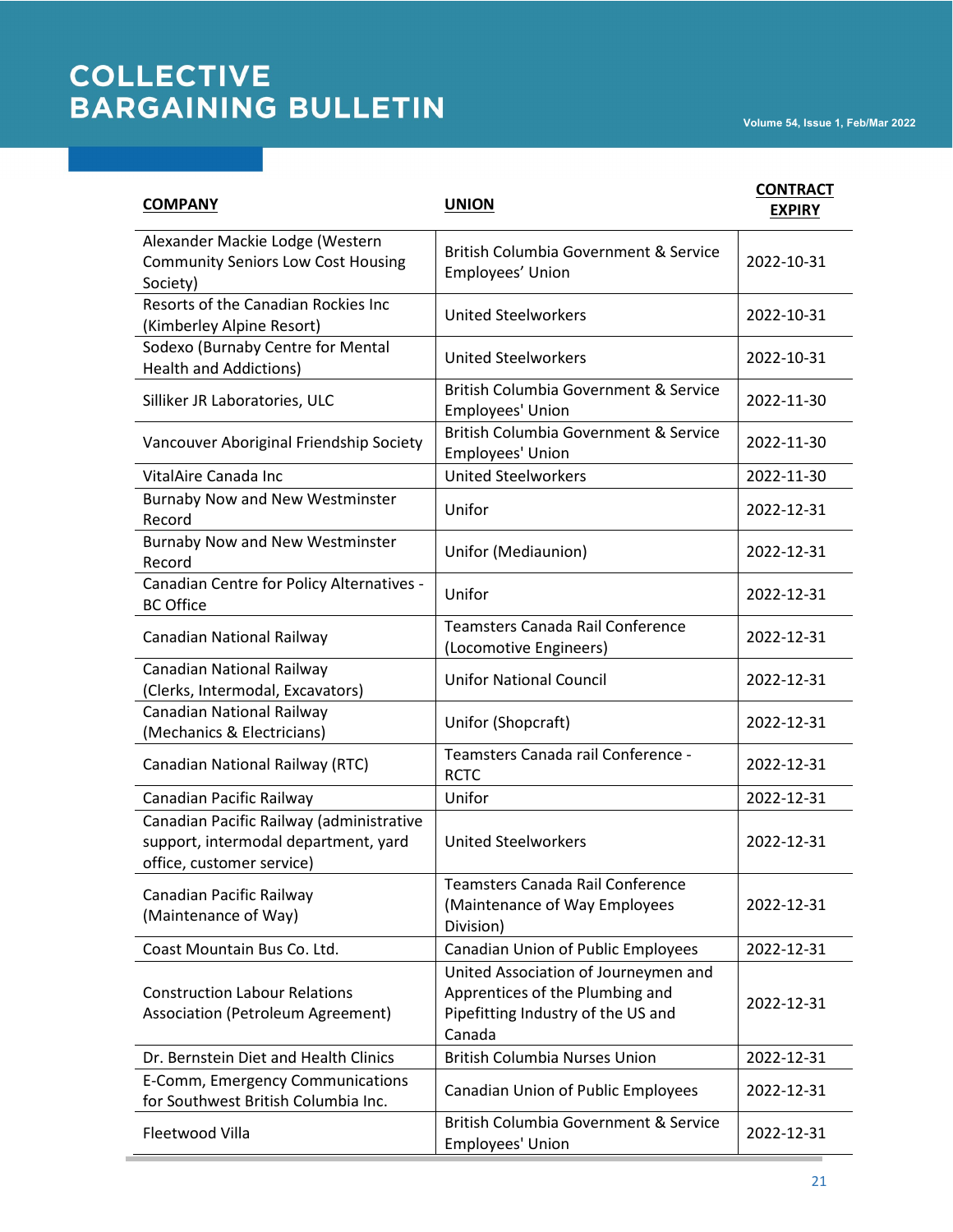| <b>COMPANY</b>                                                                                             | <b>UNION</b>                                                         | <b>CONTRACT</b><br><b>EXPIRY</b> |
|------------------------------------------------------------------------------------------------------------|----------------------------------------------------------------------|----------------------------------|
| Greenpeace Canada                                                                                          | MoveUp                                                               | 2022-12-31                       |
| <b>IKEA</b>                                                                                                | <b>International Brotherhood of Teamsters</b>                        | 2022-12-31                       |
| <b>Interior Savings Credit Union</b>                                                                       | <b>British Columbia Government &amp; Service</b><br>Employees' Union | 2022-12-31                       |
| <b>International Association of Machinists</b><br>and Aerospace Workers (IAMAW),<br>Northwest District 250 | MoveUp                                                               | 2022-12-31                       |
| J.S.T. Holdings                                                                                            | British Columbia Government & Service<br>Employees' Union            | 2022-12-31                       |
| Kootenay Market                                                                                            | United Food & Commercial Workers<br>Union                            | 2022-12-31                       |
| Kootenay Savings Credit Union                                                                              | <b>United Steelworkers</b>                                           | 2022-12-31                       |
| Lafarge Canada Inc. (GVA Metro Ready<br>Mix) includes Kask and Kent                                        | <b>International Brotherhood of Teamsters</b>                        | 2022-12-31                       |
| Molycop Canada                                                                                             | <b>United Steelworkers</b>                                           | 2022-12-31                       |
| Ocean Concrete (Lehigh Hanson)                                                                             | Unifor                                                               | 2022-12-31                       |
| Okanagan Spring Brewery (Sleeman)                                                                          | Brewery, Winery and Distillery Workers<br>Union                      | 2022-12-31                       |
| <b>PCL Constructors Westcoast Inc.</b>                                                                     | <b>Construction and Allied Workers Union</b><br>(CLAC)               | 2022-12-31                       |
| <b>Purolator Courier</b>                                                                                   | <b>International Brotherhood of Teamsters</b>                        | 2022-12-31                       |
| <b>Purolator Courier</b>                                                                                   | <b>Public Service Alliance of Canada</b>                             | 2022-12-31                       |
| South Granville Park Lodge                                                                                 | <b>Hospital Employees Union</b>                                      | 2022-12-31                       |
| <b>Telecommunications Workers Pension</b><br>Plan                                                          | MoveUp                                                               | 2022-12-31                       |
| The Concorde                                                                                               | <b>United Food &amp; Commercial Workers</b>                          | 2022-12-31                       |
| Tri-City News (Glacier Media)                                                                              | Unifor                                                               | 2022-12-31                       |
| V.P. (Vancouver Police) Credit Union                                                                       | MoveUp                                                               | 2022-12-31                       |
| Vancouver Steelworkers Pension Plan                                                                        | <b>United Steelworkers</b>                                           | 2022-12-31                       |
| VP (Vancouver Police) Credit Union                                                                         | MoveUp                                                               | 2022-12-31                       |

#### **PUBLIC SECTOR**

| <b>Comox Valley Regional District</b> | <b>United Steelworkers</b>                                           | 2022-01-31 |
|---------------------------------------|----------------------------------------------------------------------|------------|
| <b>BC Family Maintenance Agency</b>   | British Columbia Government & Service<br>Employees' Union            | 2022-03-31 |
| <b>BC Family Maintenance Agency</b>   | Professional Employees Association                                   | 2022-03-31 |
| <b>BC Housing Management (Admin)</b>  | <b>British Columbia Government &amp; Service</b><br>Employees' Union | 2022-03-31 |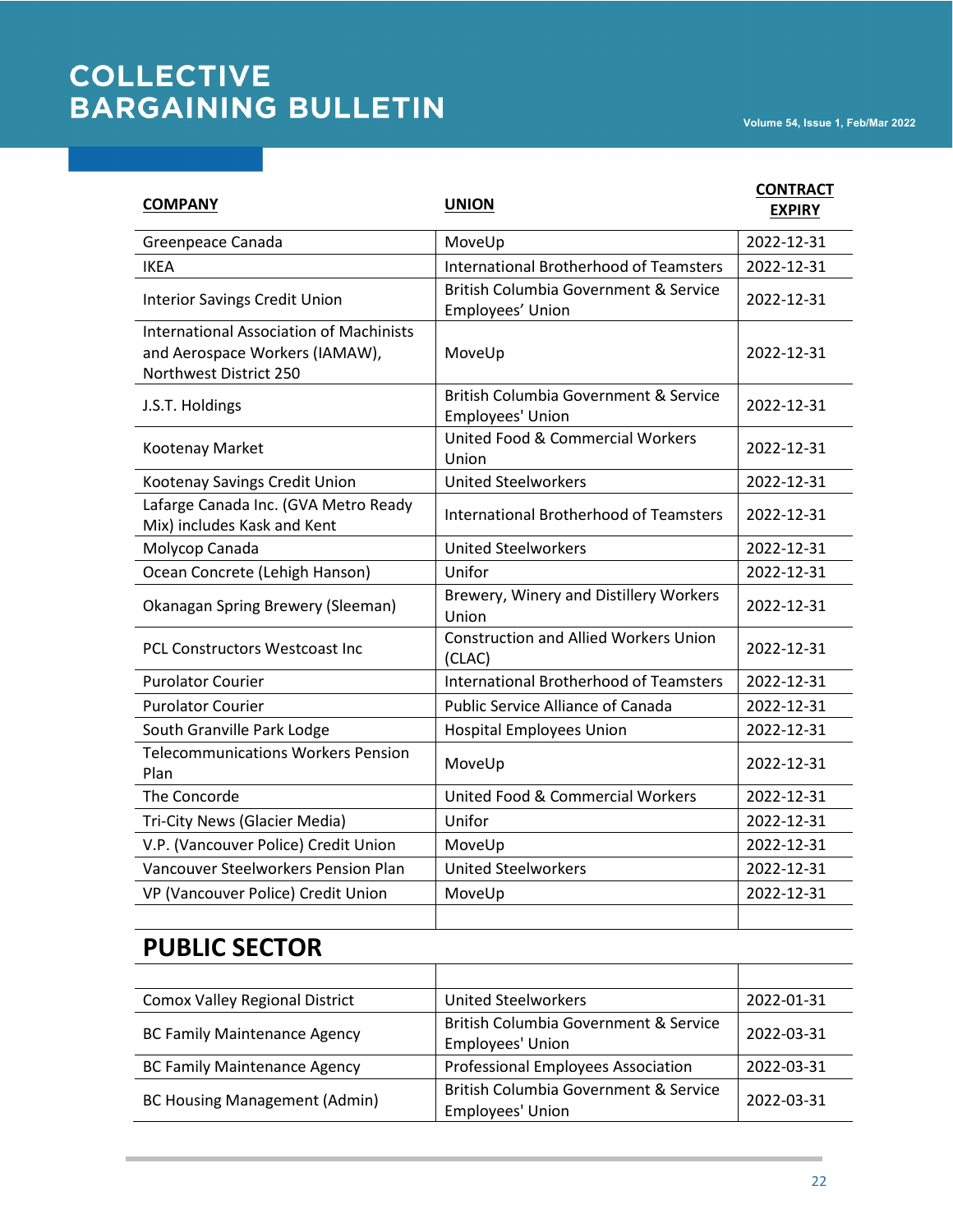| <b>COMPANY</b>                                                                         | <b>UNION</b>                                                                                                                | <b>CONTRACT</b><br><b>EXPIRY</b> |
|----------------------------------------------------------------------------------------|-----------------------------------------------------------------------------------------------------------------------------|----------------------------------|
| <b>BC Housing Management (Maintenance)</b>                                             | British Columbia Government & Service<br>Employees' Union                                                                   | 2022-03-31                       |
| <b>BC Hydro</b>                                                                        | <b>International Brotherhood of Electrical</b><br>Workers (IBEW)                                                            | 2022-03-31                       |
| <b>BC Institute of Technology (Vocational</b><br>Instructors)                          | British Columbia Government & Service<br>Employees' Union                                                                   | 2022-03-31                       |
| <b>BC Post Secondary Employers'</b><br>Association (5 institutions)                    | British Columbia Government & Service<br>Employees' Union                                                                   | 2022-03-31                       |
| <b>BC Public Service Agency</b>                                                        | B.C. Nurses' Union (BCNU)                                                                                                   | 2022-03-31                       |
| <b>BC Public Service Agency (Government</b><br>Licensed Professionals)                 | <b>Professional Employees Association</b>                                                                                   | 2022-03-31                       |
| BC Public Service Agency (Main<br>Agreement)                                           | British Columbia Government & Service<br>Employees' Union                                                                   | 2022-03-31                       |
| BC Public Service Agency - Component<br>12 (Administrative)                            | British Columbia Government & Service<br>Employees' Union                                                                   | 2022-03-31                       |
| BC Public Service Agency - Component<br>20 (Environmental, technical)                  | British Columbia Government & Service<br>Employees' Union                                                                   | 2022-03-31                       |
| BC Public Service Agency - Component 5<br>(Retail)                                     | British Columbia Government & Service<br>Employees' Union                                                                   | 2022-03-31                       |
| BC Public Service Agency - Component 6<br>(Social, Information and Health)             | British Columbia Government & Service<br>Employees' Union                                                                   | 2022-03-31                       |
| <b>BC Transit Services</b>                                                             | MoveUp                                                                                                                      | 2022-03-31                       |
| <b>BC Transit Services</b>                                                             | Unifor                                                                                                                      | 2022-03-31                       |
| Camosun College                                                                        | <b>FPSE Faculty Association</b>                                                                                             | 2022-03-31                       |
| Camosun College (Instructors)                                                          | British Columbia Government & Service<br>Employees' Union                                                                   | 2022-03-31                       |
| Capilano University                                                                    | <b>FPSE Faculty Association</b>                                                                                             | 2022-03-31                       |
| <b>Coast Mountain College (formerly</b><br>Northwest Community College)<br>Instructors | British Columbia Government & Service<br>Employees' Union                                                                   | 2022-03-31                       |
| <b>Coast Mountain College (formerly</b><br>Northwest Community College)<br>Instructors | CUPE 2409 / FPSE 11                                                                                                         | 2022-03-31                       |
| College of New Caledonia                                                               | <b>FPSE Faculty Association</b>                                                                                             | 2022-03-31                       |
| College of the Rockies                                                                 | <b>FPSE Faculty Association</b>                                                                                             | 2022-03-31                       |
| <b>Community Living BC</b>                                                             | British Columbia Government & Service<br>Employees' Union                                                                   | 2022-03-31                       |
| <b>Community Social Services Employers</b><br><b>Association (Community Living)</b>    | <b>Community Social Services Bargaining</b><br>Association (BCGEU, HEU, UFCW, CUPE,<br>HSA, CSWU, USW, SEIU, CLAC and BCNU) | 2022-03-31                       |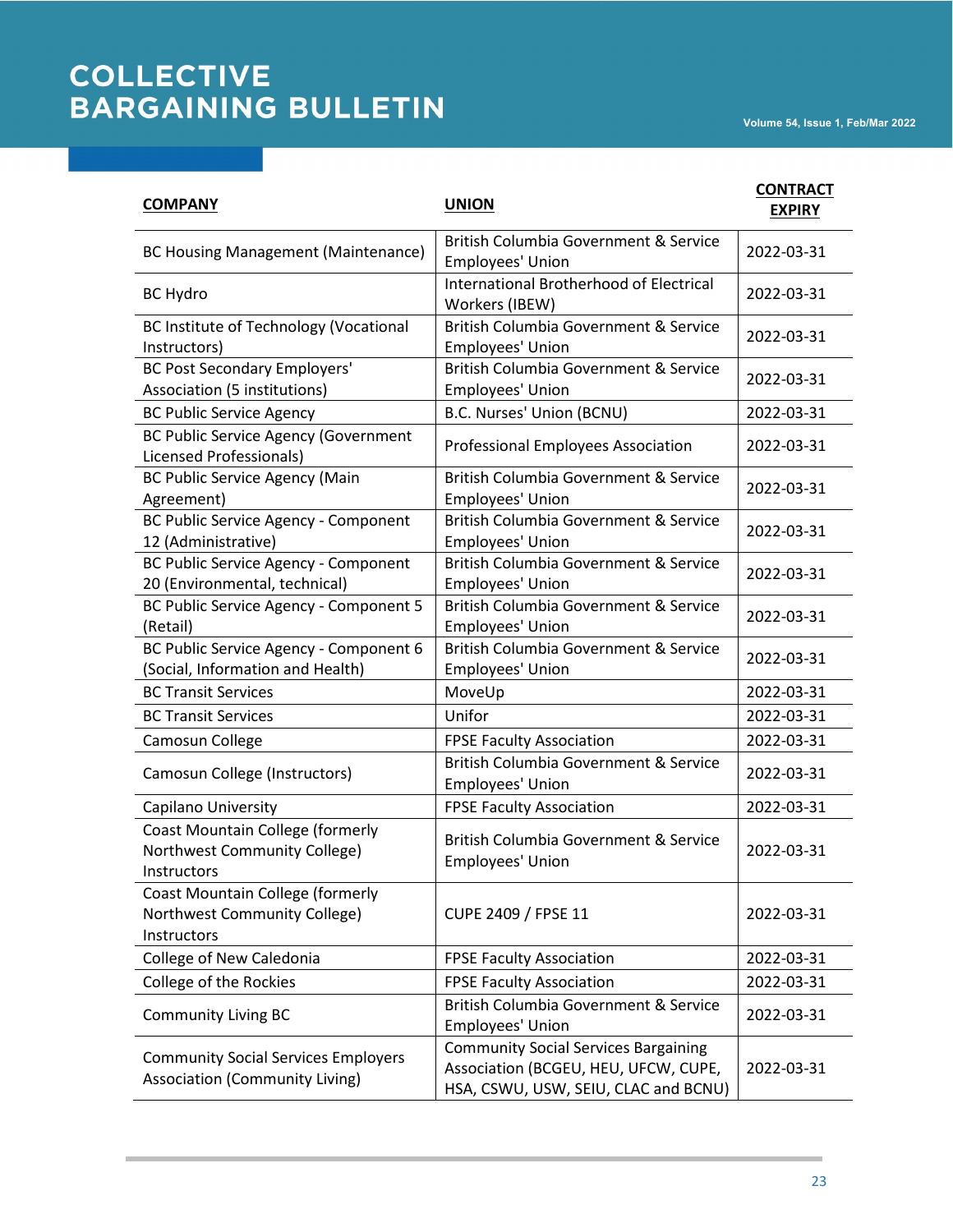| <b>COMPANY</b>                                                                         | <b>UNION</b>                                                                                                                | <b>CONTRACT</b><br><b>EXPIRY</b> |
|----------------------------------------------------------------------------------------|-----------------------------------------------------------------------------------------------------------------------------|----------------------------------|
| <b>Community Social Services Employers</b><br><b>Association (General Services)</b>    | <b>Community Social Services Bargaining</b><br>Association (BCGEU, HEU, UFCW, CUPE,<br>HSA, CSWU, USW, SEIU, CLAC and BCNU) | 2022-03-31                       |
| <b>Community Social Services Employers</b><br><b>Association (Indigenous Services)</b> | <b>Community Social Services Bargaining</b><br>Association (BCGEU, HEU, UFCW, CUPE,<br>HSA, CSWU, USW, SEIU, CLAC and BCNU) | 2022-03-31                       |
| <b>Community Social Services Employers'</b><br>Association (CSSEA)                     | <b>Community Social Services Bargaining</b><br>Association (BCGEU, HEU, UFCW, CUPE,<br>HSA, CSWU, USW, SEIU, CLAC and BCNU) | 2022-03-31                       |
| Douglas College                                                                        | <b>Federation of Post Secondary Educators</b><br>of BC                                                                      | 2022-03-31                       |
| Emily Carr University of Art & Design                                                  | <b>FPSE Faculty Association</b>                                                                                             | 2022-03-31                       |
| Emily Carr University of Art & Design<br>(support)                                     | Canadian Union of Public Employees                                                                                          | 2022-03-31                       |
| <b>Employers' Bargaining Committee</b><br>Common Agreement                             | British Columbia Government & Service<br>Employees' Union                                                                   | 2022-03-31                       |
| <b>Employers' Bargaining Committee</b><br>Common Agreement                             | <b>Federation of Post Secondary Educators</b><br>of BC (FPSE)                                                               | 2022-03-31                       |
| Health Employers Association of British<br>Columbia                                    | <b>Ambulance Paramedics and Ambulance</b><br><b>Dispatchers Bargaining Association</b>                                      | 2022-03-31                       |
| Health Employers Association of British<br>Columbia                                    | Facilities Bargaining Association (HEU,<br>BCGEU, IUOE, CSWU, IBEW, USWA,<br>BCNU, UBCJA, UAJAP&P, IUPAT, PPWC)             | 2022-03-31                       |
| Health Employers Association of British<br>Columbia                                    | <b>Health Science Professional Bargaining</b><br>Association (BCGEU, CUPE, HEU, PEA,<br>HSA)                                | 2022-03-31                       |
| Health Employers Association of British<br>Columbia                                    | Nurses' Bargaining Association (BCNU,<br>UPNBC, HSABC)                                                                      | 2022-03-31                       |
| Health Employers Association of British<br>Columbia                                    | <b>Resident Doctors of BC (RDBC)</b>                                                                                        | 2022-03-31                       |
| Kwantlen Polytechnic University                                                        | <b>FPSE Faculty Association</b>                                                                                             | 2022-03-31                       |
| Langara College                                                                        | <b>BC Nurses' Union</b>                                                                                                     | 2022-03-31                       |
| Langara College                                                                        | <b>FPSE Faculty Association</b>                                                                                             | 2022-03-31                       |
| Ministry of Health, Government of BC                                                   | Doctors of BC (British Columbia Medical<br>Association)                                                                     | 2022-03-31                       |
| New Westminster, City of                                                               | <b>International Brotherhood of Electrical</b><br>Workers (IBEW)                                                            | 2022-03-31                       |
| Nicola Valley Institute of Technology                                                  | Nicola Valley Institute of Technology<br><b>Employee's Association (NVITEA)</b>                                             | 2022-03-31                       |
| North Island College                                                                   | <b>FPSE Faculty Association</b>                                                                                             | 2022-03-31                       |
| Northern Lights College (instructors)                                                  | <b>British Columbia Government &amp; Service</b><br>Employees' Union                                                        | 2022-03-31                       |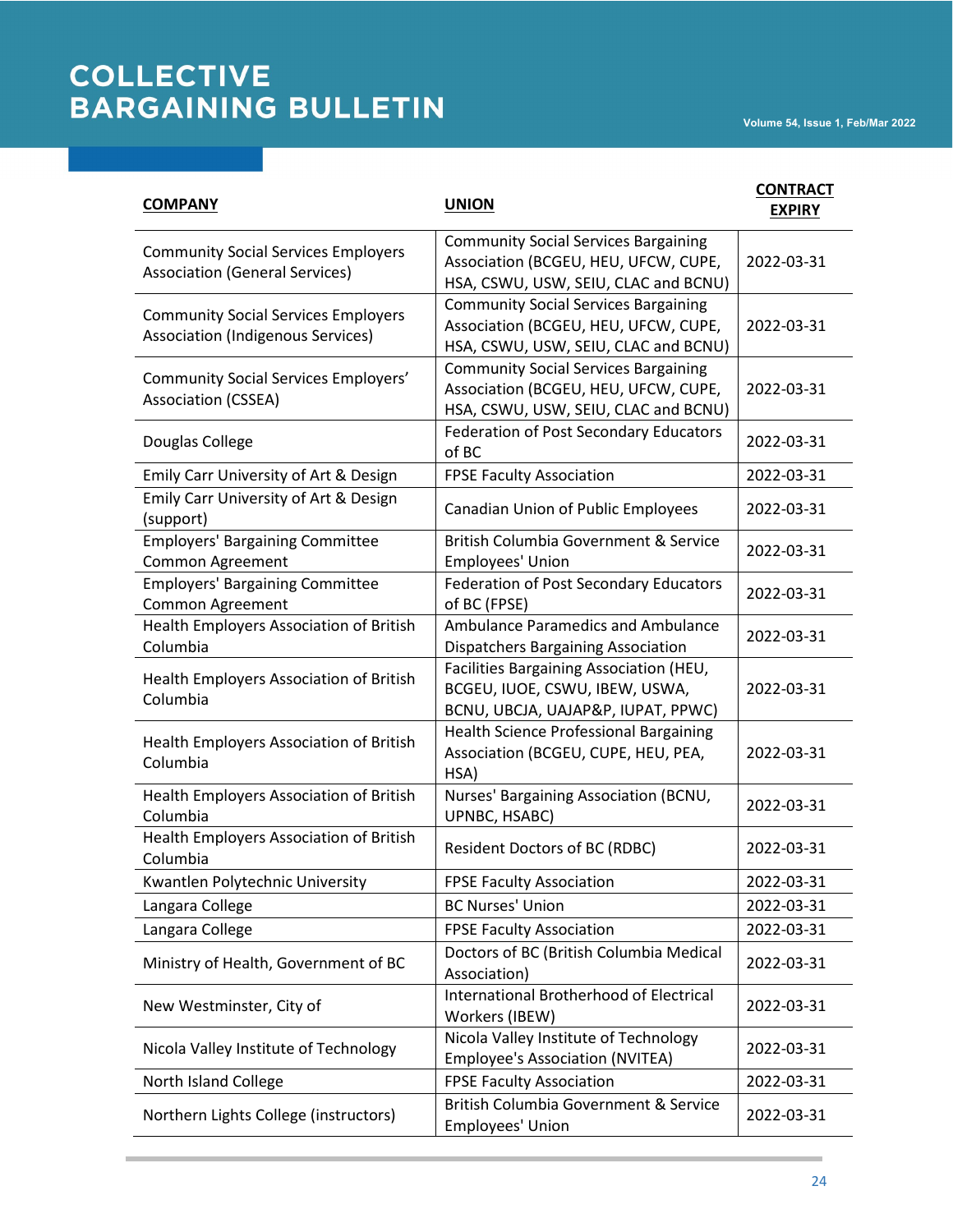| <b>COMPANY</b>                                                       | <b>UNION</b>                                                         | <b>CONTRACT</b><br><b>EXPIRY</b> |
|----------------------------------------------------------------------|----------------------------------------------------------------------|----------------------------------|
| Okanagan College                                                     | <b>FPSE Faculty Association</b>                                      | 2022-03-31                       |
| Okanagan College (Vocational<br>Instructors)                         | British Columbia Government & Service<br>Employees' Union            | 2022-03-31                       |
| Pitt Meadows, City of                                                | Canadian Union of Public Employees                                   | 2022-03-31                       |
| Powertech Labs Inc. (BC Hydro)                                       | MoveUp                                                               | 2022-03-31                       |
| Royal Roads University                                               | <b>RRU Faculty Association</b>                                       | 2022-03-31                       |
| Salvation Army Pidcock (Comox)                                       | British Columbia Government & Service<br>Employees' Union            | 2022-03-31                       |
| Selkirk College                                                      | Selkirk College Faculty Association                                  | 2022-03-31                       |
| Selkirk College (Instructors)                                        | British Columbia Government & Service<br>Employees' Union            | 2022-03-31                       |
| Simon Fraser University                                              | Poly Party                                                           | 2022-03-31                       |
| <b>Thompson Rivers University</b>                                    | <b>Faculty Association</b>                                           | 2022-03-31                       |
| Thompson Rivers University                                           | TRU Open Learning Faculty Association                                | 2022-03-31                       |
| <b>Thompson Rivers University</b><br>(support staff)                 | Canadian Union of Public Employees                                   | 2022-03-31                       |
| University of British Columbia                                       | <b>International Union of Operating</b><br>Engineers                 | 2022-03-31                       |
| University of British Columbia<br>(Chan Centre, clerical, library)   | Canadian Union of Public Employees                                   | 2022-03-31                       |
| University of British Columbia (Main)                                | Canadian Union of Public Employees                                   | 2022-03-31                       |
| University of the Fraser Valley                                      | FPSE Faculty Association and Support<br>Staff                        | 2022-03-31                       |
| University of Victoria (clerical)                                    | Canadian Union of Public Employees                                   | 2022-03-31                       |
| University of Victoria<br>(Grounds, athletics, food service)         | Canadian Union of Public Employees                                   | 2022-03-31                       |
| Vancouver Community College                                          | <b>FPSE Faculty Association</b>                                      | 2022-03-31                       |
| Vancouver Island University                                          | British Columbia Government & Service<br>Employees' Union            | 2022-03-31                       |
| Vancouver Island University                                          | <b>FPSE Faculty Association</b>                                      | 2022-03-31                       |
| Waterbridge Equipment Inc                                            | <b>British Columbia Government &amp; Service</b><br>Employees' Union | 2022-03-31                       |
| West Vancouver, District of                                          | <b>Amalgamated Transit Union</b>                                     | 2022-03-31                       |
| WorkSafeBC                                                           | <b>Compensation Employees' Union</b>                                 | 2022-03-31                       |
| WorkSafeBC                                                           | Doctors of BC (British Columbia Medical<br>Association)              | 2022-03-31                       |
| <b>BC Institute of Technology</b>                                    | Canadian Union of Public Employees                                   | 2022-04-30                       |
| Caso Loma Seniors Village and Comox<br><b>Valley Seniors Village</b> | British Columbia Government & Service<br>Employees' Union            | 2022-04-30                       |
| Simon Fraser University                                              | <b>Teacher Support Staff Union</b>                                   | 2022-04-30                       |
| University of Victoria (Comp 3)                                      | Canadian Union of Public Employees                                   | 2022-04-30                       |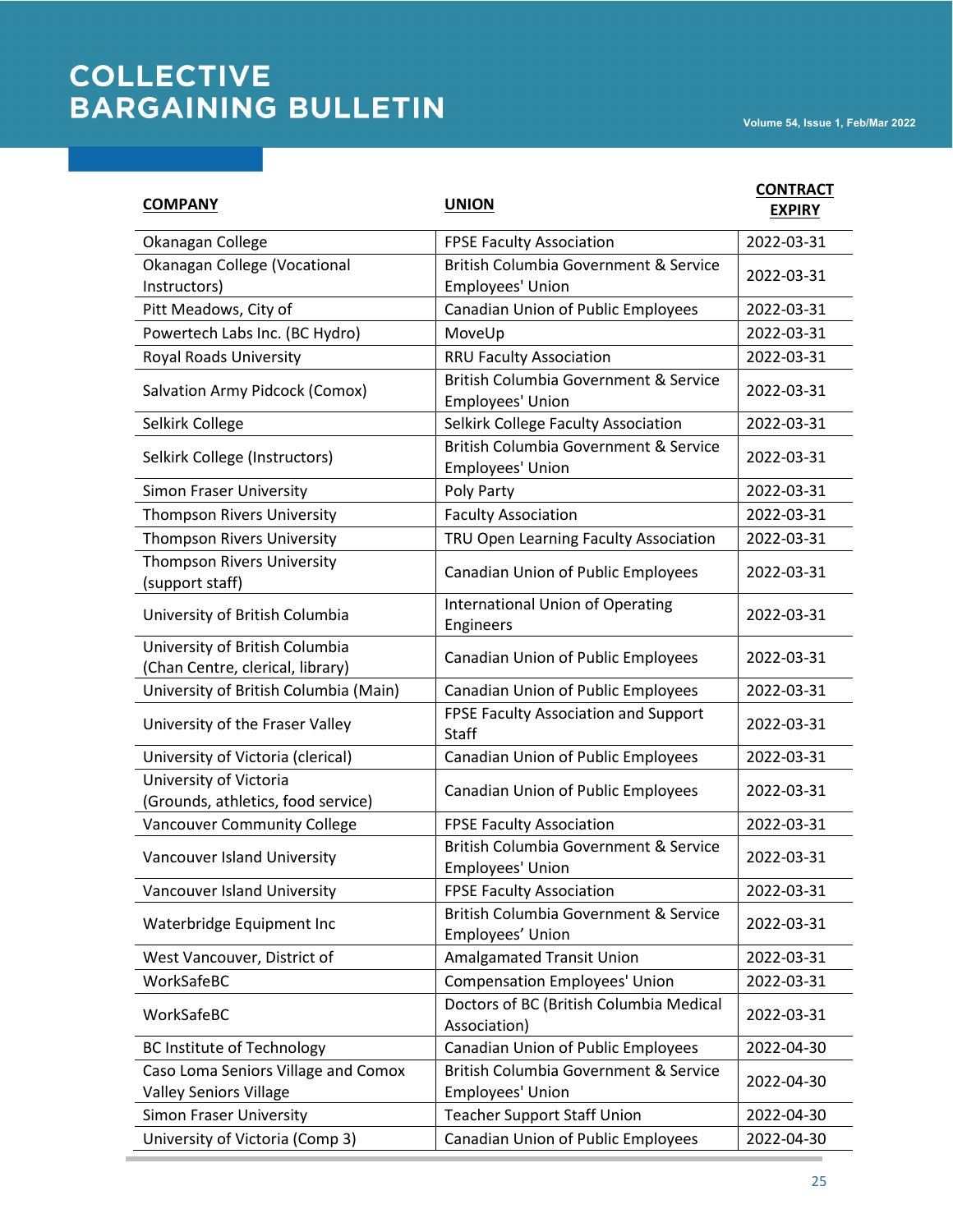| <b>COMPANY</b>                                                     | <b>UNION</b>                                                         | <b>CONTRACT</b><br><b>EXPIRY</b> |
|--------------------------------------------------------------------|----------------------------------------------------------------------|----------------------------------|
| Royal Roads University (Grounds<br>Maintenance)                    | Canadian Union of Public Employees                                   | 2022-05-31                       |
| <b>Treasury Board</b><br>(Correctional Services - CX)              | <b>Union of Canadian Correctional Officers</b><br>(UCCO)             | 2022-05-31                       |
| Treasury Board of Canada (CFIA-IN)                                 | Professional Institute of the Public<br>Service of Canada            | 2022-05-31                       |
| Xyolhemeylh (Fraser Valley Aboriginal<br>Child Welfare Agency)     | British Columbia Government & Service<br>Employees' Union            | 2022-06-01                       |
| <b>Treasury Board of Canada</b><br>(Border Services)               | <b>Public Service Alliance of Canada</b>                             | 2022-06-20                       |
| <b>Treasury Board of Canada</b><br>(CTC - Destination Canada)      | Professional Institute of the Public<br>Service of Canada            | 2022-06-20                       |
| <b>Treasury Board (Economics and Social</b><br>Services -EC)       | <b>Canadian Association of Professional</b><br>Employees (CAPE)      | 2022-06-21                       |
| <b>Treasury Board of Canada</b><br>(Audit, Purchase & Commerce-AV) | Professional Institute of the Public<br>Service of Canada            | 2022-06-21                       |
| Abbotsford School District 34                                      | <b>International Brotherhood of Teamsters</b>                        | 2022-06-30                       |
| Alberni School District 70                                         | Canadian Union of Public Employees                                   | 2022-06-30                       |
| Arrow Lakes School District 10                                     | Canadian Union of Public Employees                                   | 2022-06-30                       |
| <b>B.C. NDP Caucus</b>                                             | British Columbia Government & Service<br>Employees' Union            | 2022-06-30                       |
| <b>BC Institute of Technology</b>                                  | <b>BCIT Faculty and Staff Association</b>                            | 2022-06-30                       |
| BC Institute of Technology (support)                               | <b>British Columbia Government &amp; Service</b><br>Employees' Union | 2022-06-30                       |
| <b>BC Oil &amp; Gas Commission</b>                                 | British Columbia Government & Service<br>Employees' Union            | 2022-06-30                       |
| <b>BC Oil &amp; Gas Commission</b>                                 | <b>Professional Employees Association</b>                            | 2022-06-30                       |
| <b>BC Public School Employers Association</b><br>(teachers)        | <b>British Columbia Teachers Federation</b>                          | 2022-06-30                       |
| <b>BC Public School Employers' Association</b><br>(Support Staff)  | <b>CUPE - K-12 Provincial Bargaining</b><br>Council (PBC)            | 2022-06-30                       |
| <b>Boundary School District 51</b>                                 | Canadian Union of Public Employees                                   | 2022-06-30                       |
| <b>Bulkley Valley School District 54</b>                           | Canadian Union of Public Employees                                   | 2022-06-30                       |
| Burnaby School District 41 (Non-<br>teaching)                      | Canadian Union of Public Employees                                   | 2022-06-30                       |
| Camosun College (support)                                          | Canadian Union of Public Employees                                   | 2022-06-30                       |
| Campbell River School District 72                                  | Canadian Union of Public Employees                                   | 2022-06-30                       |
| Capilano University                                                | MoveUp                                                               | 2022-06-30                       |
| Cariboo-Chilcotin School District 27                               | <b>International Union of Operating</b><br>Engineers                 | 2022-06-30                       |
| Central Coast School District 49                                   | Non-Teaching Staff Association                                       | 2022-06-30                       |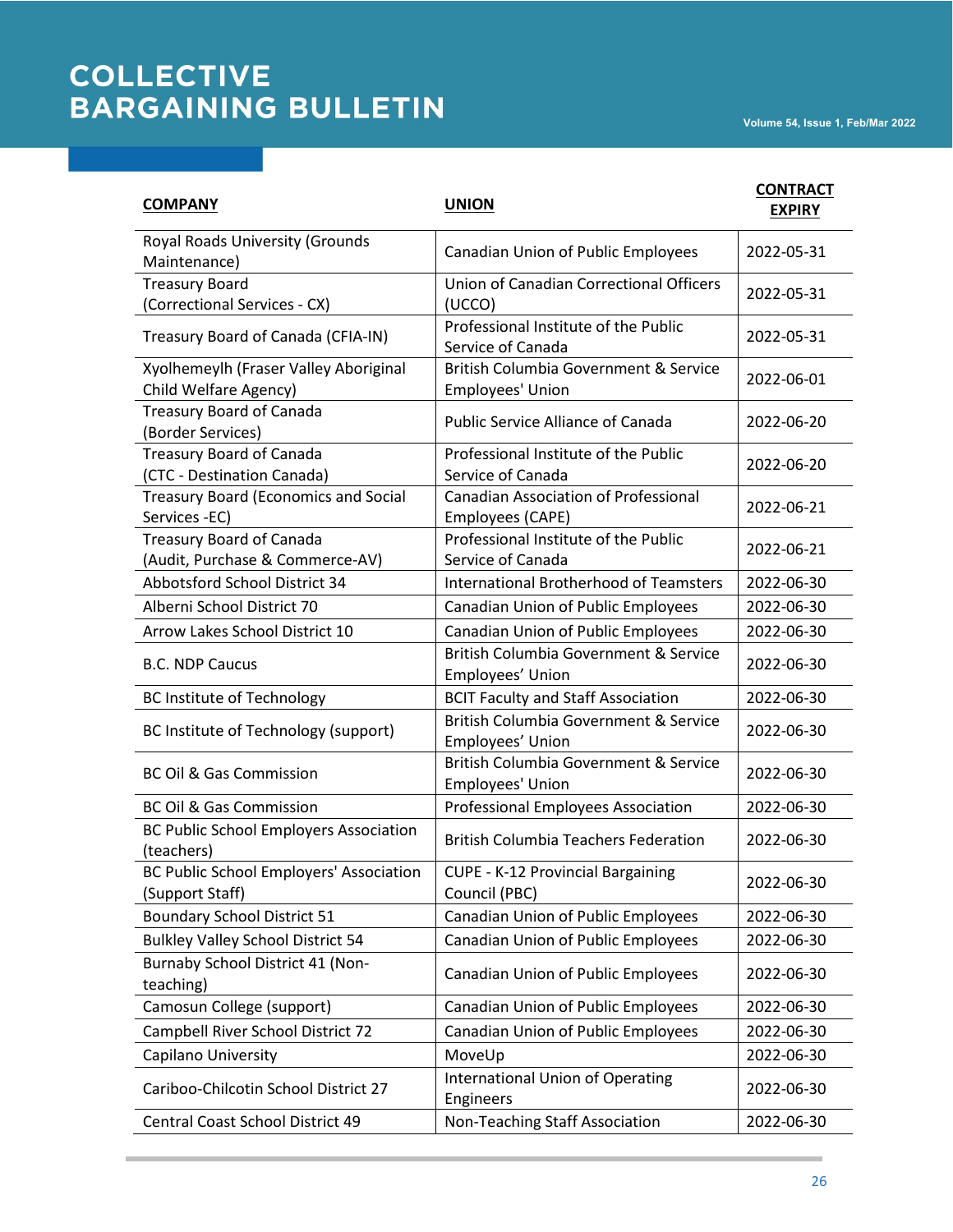| <b>COMPANY</b>                                                                  | <b>UNION</b>                                                  | <b>CONTRACT</b><br><b>EXPIRY</b> |
|---------------------------------------------------------------------------------|---------------------------------------------------------------|----------------------------------|
| Central Okanagan School District 23                                             | <b>Canadian Union of Public Employees</b>                     | 2022-06-30                       |
| <b>Chilliwack School District 33</b>                                            | <b>Canadian Union of Public Employees</b>                     | 2022-06-30                       |
| <b>Coast Mountain College (formerly</b><br>Northwest Community College) Support | British Columbia Government & Service<br>Employees' Union     | 2022-06-30                       |
| <b>Coast Mountain School District 82</b>                                        | Canadian Union of Public Employees                            | 2022-06-30                       |
| College of New Caledonia (support)                                              | <b>Canadian Union of Public Employees</b>                     | 2022-06-30                       |
| College of the Rockies (support)                                                | <b>Canadian Union of Public Employees</b>                     | 2022-06-30                       |
| <b>Comox School District 71</b>                                                 | Canadian Union of Public Employees                            | 2022-06-30                       |
| Coquitlam School District 43                                                    | Canadian Union of Public Employees                            | 2022-06-30                       |
| Cowichan Valley School District 79                                              | Canadian Union of Public Employees                            | 2022-06-30                       |
| Cowichan Valley School District 79<br>(Grounds/Custodial/etc)                   | <b>United Steelworkers</b>                                    | 2022-06-30                       |
| Delta School District 37                                                        | Canadian Union of Public Employees                            | 2022-06-30                       |
| Douglas College (Support Staff)                                                 | British Columbia Government & Service<br>Employees' Union     | 2022-06-30                       |
| Fort Nelson School District 81 Board of<br>Education                            | British Columbia Government & Service<br>Employees' Union     | 2022-06-30                       |
| Fort St. John Public Library                                                    | British Columbia Government & Service<br>Employees' Union     | 2022-06-30                       |
| Francophone School District 93                                                  | Canadian Union of Public Employees                            | 2022-06-30                       |
| Fraser Canyon School District 74                                                | Canadian Union of Public Employees                            | 2022-06-30                       |
| Fraser-Cascade School District 78                                               | Construction, Maintenance and Allied<br><b>Workers Canada</b> | 2022-06-30                       |
| Greater Victoria School District 61<br>(Specialists)                            | Allied Specialists' Association                               | 2022-06-30                       |
| <b>Gulf Islands School District 64</b>                                          | Canadian Union of Public Employees                            | 2022-06-30                       |
| Haida Gwaii School District 50                                                  | Canadian Union of Public Employees                            | 2022-06-30                       |
| Insurance Corporation of British<br>Columbia                                    | MoveUp                                                        | 2022-06-30                       |
| Justice Institute of British Columbia<br>(support)                              | British Columbia Government & Service<br>Employees' Union     | 2022-06-30                       |
| Kamloops/Thompson School District 73                                            | Canadian Union of Public Employees                            | 2022-06-30                       |
| Kootenay Lake School District 8                                                 | Canadian Union of Public Employees                            | 2022-06-30                       |
| Kootenay-Columbia School District 20                                            | <b>Canadian Union of Public Employees</b>                     | 2022-06-30                       |
| Kwantlen Polytechnic University<br>(support)                                    | British Columbia Government & Service<br>Employees' Union     | 2022-06-30                       |
| Langley School District 35                                                      | Canadian Union of Public Employees                            | 2022-06-30                       |
| Langley School District 35<br>(Maintenance, Custodial)                          | Canadian Union of Public Employees                            | 2022-06-30                       |
| Maple Ridge / Pitt Meadows School<br>District 42                                | <b>Canadian Union of Public Employees</b>                     | 2022-06-30                       |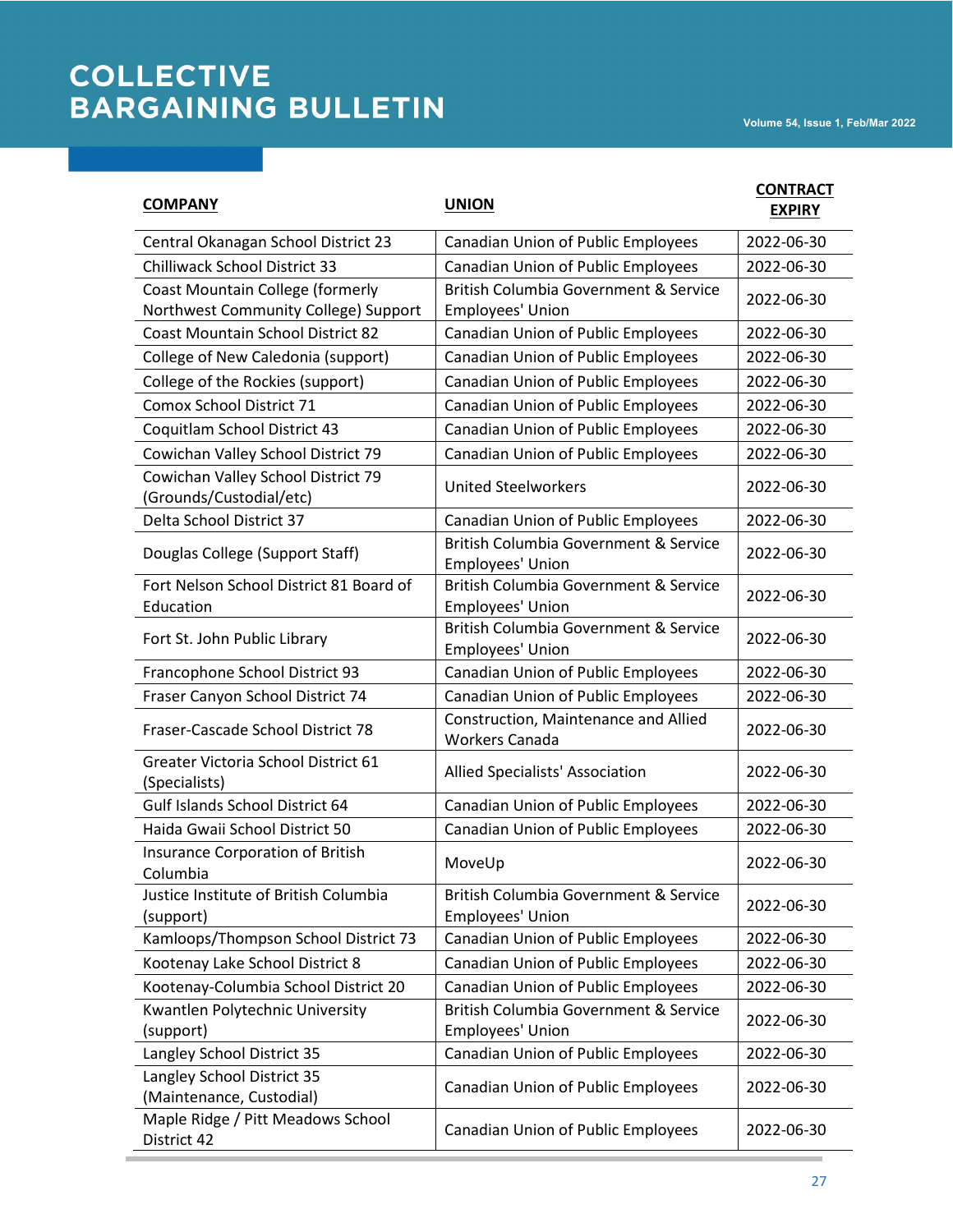| <b>COMPANY</b>                                                     | <b>UNION</b>                                                       | <b>CONTRACT</b><br><b>EXPIRY</b> |
|--------------------------------------------------------------------|--------------------------------------------------------------------|----------------------------------|
| <b>Mission School District 75</b>                                  | <b>Canadian Union of Public Employees</b>                          | 2022-06-30                       |
| Nanaimo-Ladysmith School District 68                               | Canadian Union of Public Employees                                 | 2022-06-30                       |
| Nechako Lakes School District 91                                   | Canadian Union of Public Employees                                 | 2022-06-30                       |
| New Westminster School District 40                                 | Canadian Union of Public Employees                                 | 2022-06-30                       |
| Nicola-Similkameen School District 58                              | <b>Canadian Union of Public Employees</b>                          | 2022-06-30                       |
| Nisga'a School District 92                                         | Canadian Union of Public Employees                                 | 2022-06-30                       |
| North Island College (support)                                     | Canadian Union of Public Employees                                 | 2022-06-30                       |
| North Okanagan and Shushwap School<br>District 83                  | Canadian Union of Public Employees                                 | 2022-06-30                       |
| North Vancouver School District 44                                 | Canadian Union of Public Employees                                 | 2022-06-30                       |
| Northern Lights College (support)                                  | British Columbia Government & Service<br>Employees' Union          | 2022-06-30                       |
| Okanagan College (support)                                         | British Columbia Government & Service<br>Employees' Union          | 2022-06-30                       |
| Okanagan-Similkameen School District<br>53                         | Canadian Union of Public Employees                                 | 2022-06-30                       |
| Okanagan-Skaha School District 67                                  | Canadian Union of Public Employees                                 | 2022-06-30                       |
| Peace River North School District 60                               | Canadian Union of Public Employees                                 | 2022-06-30                       |
| Peace River South School District 59                               | Canadian Union of Public Employees                                 | 2022-06-30                       |
| Peace River South School District 59                               | <b>International Brotherhood of Teamsters</b>                      | 2022-06-30                       |
| Peace River South School District 59<br>(Board of School Trustees) | British Columbia Government & Service<br>Employees' Union          | 2022-06-30                       |
| Powell River School District 47                                    | Canadian Union of Public Employees                                 | 2022-06-30                       |
| Prince George School District 57                                   | <b>Canadian Union of Public Employees</b>                          | 2022-06-30                       |
| Prince George School District 57                                   | <b>Canadian Union of Public Employees</b>                          | 2022-06-30                       |
| Prince Rupert School District 52                                   | <b>International Union of Operating</b><br>Engineers               | 2022-06-30                       |
| Qualicum School District 69                                        | Canadian Union of Public Employees                                 | 2022-06-30                       |
| Quesnel School District 28                                         | Canadian Union of Public Employees                                 | 2022-06-30                       |
| Revelstoke School District 19                                      | Canadian Union of Public Employees                                 | 2022-06-30                       |
| <b>Richmond School District 38</b>                                 | Canadian Union of Public Employees                                 | 2022-06-30                       |
| Rocky Mountain School District 6                                   | Canadian Union of Public Employees                                 | 2022-06-30                       |
| Saanich School District 63                                         | Canadian Union of Public Employees                                 | 2022-06-30                       |
| Sea to Sky School District 48                                      | Canadian Union of Public Employees                                 | 2022-06-30                       |
| Sechelt Public library                                             | Canadian Union of Public Employees                                 | 2022-06-30                       |
| Simon Fraser University                                            | <b>Faculty Association</b>                                         | 2022-06-30                       |
| Simon Fraser University (Non-teaching)                             | Administrative and Professional Staff<br><b>Association (APSA)</b> | 2022-06-30                       |
| Sooke School District 62                                           | Canadian Union of Public Employees                                 | 2022-06-30                       |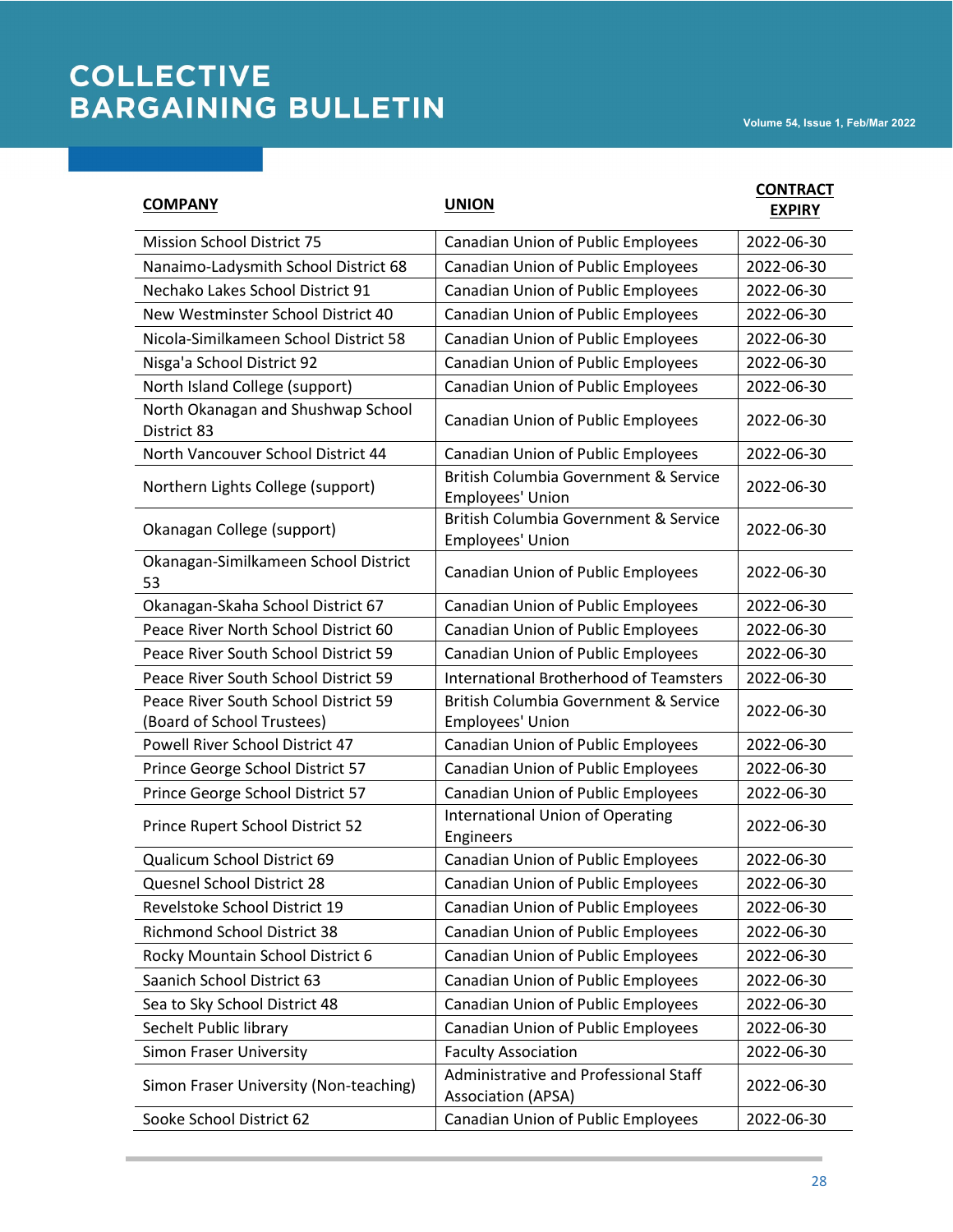| <b>COMPANY</b>                                                            | <b>UNION</b>                                                                                               | <b>CONTRACT</b><br><b>EXPIRY</b> |
|---------------------------------------------------------------------------|------------------------------------------------------------------------------------------------------------|----------------------------------|
| Southeast Kootenay School District 5                                      | Canadian Union of Public Employees                                                                         | 2022-06-30                       |
| <b>Stikine School District 87</b>                                         | Canadian Union of Public Employees                                                                         | 2022-06-30                       |
| Sunshine Coast School District 46                                         | Canadian Union of Public Employees                                                                         | 2022-06-30                       |
| <b>Surrey School District 36</b>                                          | Canadian Union of Public Employees                                                                         | 2022-06-30                       |
| <b>Treasury Board of Canada</b><br>(Air Traffic Control)                  | Unifor                                                                                                     | 2022-06-30                       |
| University of British Columbia                                            | Association of Administrative and<br><b>Professional Staff</b>                                             | 2022-06-30                       |
| University of British Columbia                                            | <b>Faculty Association</b>                                                                                 | 2022-06-30                       |
| University of British Columbia<br>(Okanagan Campus)                       | British Columbia Government & Service<br>Employees' Union                                                  | 2022-06-30                       |
| University of Northern British Columbia                                   | Canadian Union of Public Employees                                                                         | 2022-06-30                       |
| University of Northern British Columbia<br>(Graduate Teaching Assistants) | Canadian Union of Public Employees                                                                         | 2022-06-30                       |
| University of Victoria                                                    | Professional Employees Association                                                                         | 2022-06-30                       |
| University of Victoria (Faculty)                                          | <b>Faculty Association</b>                                                                                 | 2022-06-30                       |
| Vancouver Island North School District<br>85                              | Canadian Union of Public Employees                                                                         | 2022-06-30                       |
| Vancouver Island University (support)                                     | Canadian Union of Public Employees                                                                         | 2022-06-30                       |
| Vancouver Island West School District 84                                  | Canadian Union of Public Employees                                                                         | 2022-06-30                       |
| Vancouver School Board                                                    | Bargaining Council of Vancouver School<br><b>Board Construction and Maintenance</b><br><b>Trade Unions</b> | 2022-06-30                       |
| Vancouver School Board (Grounds)                                          | Canadian Union of Public Employees                                                                         | 2022-06-30                       |
| Vancouver School District 39<br>(Engineer custodial)                      | <b>International Union of Operating</b><br>Engineers                                                       | 2022-06-30                       |
| Vancouver School District 39<br>(non-teaching)                            | <b>Canadian Union of Public Employees</b>                                                                  | 2022-06-30                       |
| Vernon School District 22                                                 | <b>Canadian Union of Public Employees</b>                                                                  | 2022-06-30                       |
| Victoria School District 61 (Inside K-12)                                 | Canadian Union of Public Employees                                                                         | 2022-06-30                       |
| Victoria School District 61 (Outside K-12)                                | Canadian Union of Public Employees                                                                         | 2022-06-30                       |
| West Vancouver School District 45 Board<br>of Education                   | <b>West Vancouver Municipal Employees</b><br>Association                                                   | 2022-06-30                       |
| University of British Columbia<br>(Comp 1 & 2)                            | Canadian Union of Public Employees                                                                         | 2022-08-31                       |
| University of Victoria (Comp 1 & 2)                                       | Canadian Union of Public Employees                                                                         | 2022-08-31                       |
| Legal Services Society of BC                                              | <b>Professional Employees Association</b>                                                                  | 2022-09-30                       |
| <b>Treasury Board of Canada</b><br>(Applied Science-SP)                   | Professional Institute of the Public<br>Service of Canada                                                  | 2022-09-30                       |
| Treasury Board of Canada (CFIA-S&A)                                       | Professional Institute of the Public<br>Service of Canada                                                  | 2022-09-30                       |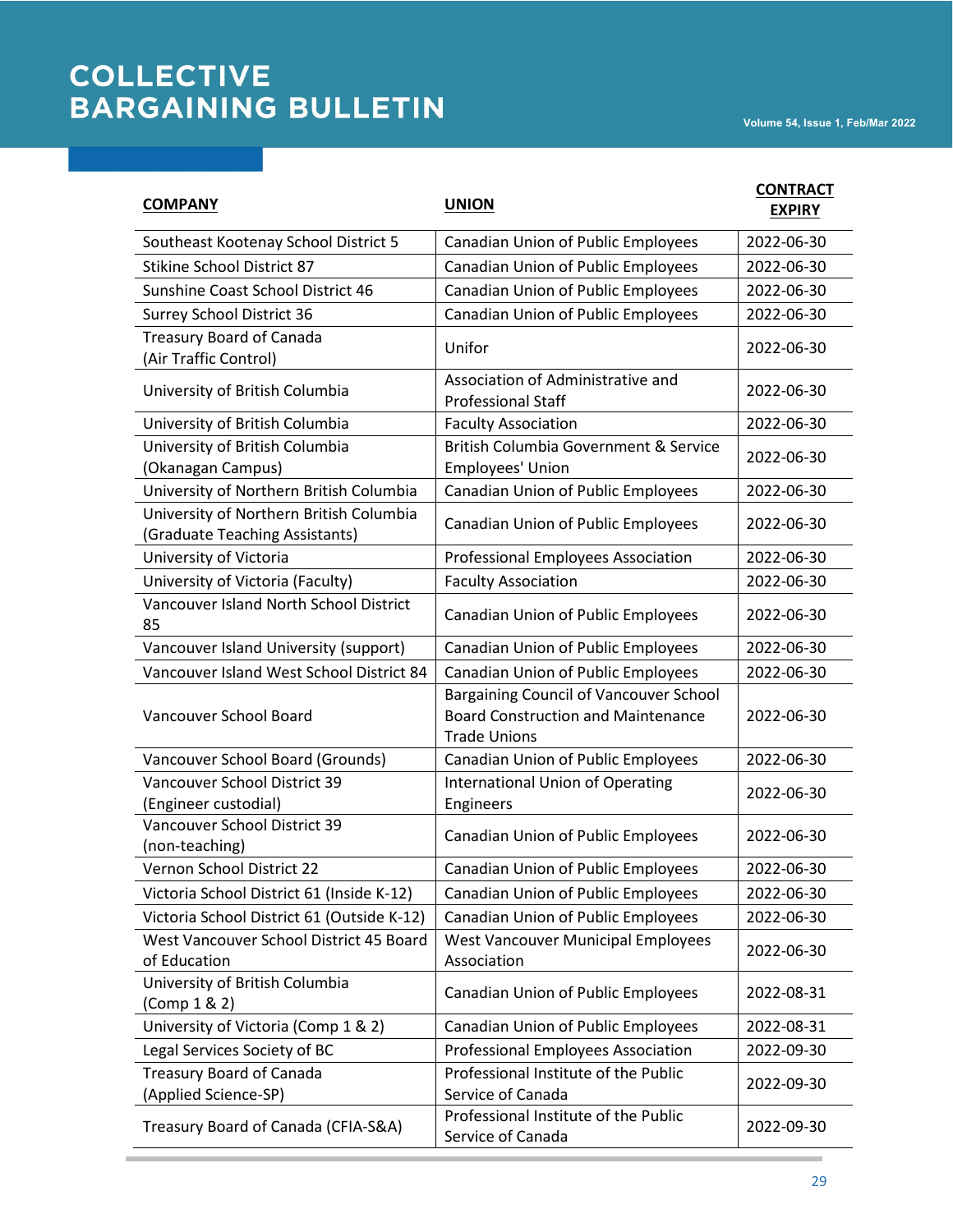| <b>COMPANY</b>                                                      | <b>UNION</b>                                                      | <b>CONTRACT</b><br><b>EXPIRY</b> |
|---------------------------------------------------------------------|-------------------------------------------------------------------|----------------------------------|
| Treasury Board of Canada (CFIA-VM)                                  | Professional Institute of the Public<br>Service of Canada         | 2022-09-30                       |
| Treasury Board of Canada (Health<br>Services-SH)                    | Professional Institute of the Public<br>Service of Canada         | 2022-09-30                       |
| Treasury Board of Canada (Research-RE)                              | Professional Institute of the Public<br>Service of Canada         | 2022-09-30                       |
| Treasury Board of Canada (National<br>Energy Board)                 | Professional Institute of the Public<br>Service of Canada         | 2022-10-31                       |
| Treasury Board of Canada (Audit,<br>Financial and Scientific - CRA) | Professional Institute of the Public<br>Service of Canada         | 2022-12-21                       |
| <b>BC Nurses Union</b>                                              | MoveUp (Canadian Office & Professional<br>Employees)              | 2022-12-31                       |
| Bowen Island, Municipality                                          | Canadian Union of Public Employees                                | 2022-12-31                       |
| Chilliwack, City of (Fire Fighters)                                 | <b>Chilliwack Professional Firefighters</b><br>Association (IAFF) | 2022-12-31                       |
| Coquitlam, City of                                                  | Canadian Union of Public Employees                                | 2022-12-31                       |
| Delta, Corporation of<br>(inside/outside workers)                   | Canadian Union of Public Employees                                | 2022-12-31                       |
| Delta, Corporation of (Police<br><b>Department Civilians)</b>       | Canadian Union of Public Employees                                | 2022-12-31                       |
| <b>District of Lantzville</b>                                       | Canadian Union of Public Employees                                | 2022-12-31                       |
| Nanaimo, City of                                                    | Canadian Union of Public Employees                                | 2022-12-31                       |
| Port Coquitlam, City of                                             | Canadian Union of Public Employees                                | 2022-12-31                       |
| Powell River Library                                                | Canadian Union of Public Employees                                | 2022-12-31                       |
| Saanich Police Board                                                | <b>Saanich Police Association</b>                                 | 2022-12-31                       |
| Saanich, District of                                                | International Association of Firefighters                         | 2022-12-31                       |
| Salt Spring Island Fire Protection District                         | Salt Spring Island Firefighters Association<br>(IAFF)             | 2022-12-31                       |
| Selkirk College (Support Staff)                                     | <b>Public and Private Workers of Canada</b><br>(PPWC)             | 2022-12-31                       |
| Smithers, Town of                                                   | Canadian Union of Public Employees                                | 2022-12-31                       |
| Summerland, District of                                             | <b>Canadian Union of Public Employees</b>                         | 2022-12-31                       |
| Summerland, District of                                             | International Brotherhood of Electrical<br>Workers (IBEW)         | 2022-12-31                       |
| Surrey, City of (Firefighter)                                       | Surrey Fire Fighters' Association (IAFF)                          | 2022-12-31                       |
| Thompson-Nicola Regional Library                                    | British Columbia Government & Service<br>Employees' Union         | 2022-12-31                       |
| University of British Columbia<br>(Aquatic Centre)                  | Canadian Union of Public Employees                                | 2022-12-31                       |
| Vancouver Island Regional Library                                   | Canadian Union of Public Employees                                | 2022-12-31                       |
| Vancouver Parks Board                                               | Canadian Union of Public Employees                                | 2022-12-31                       |